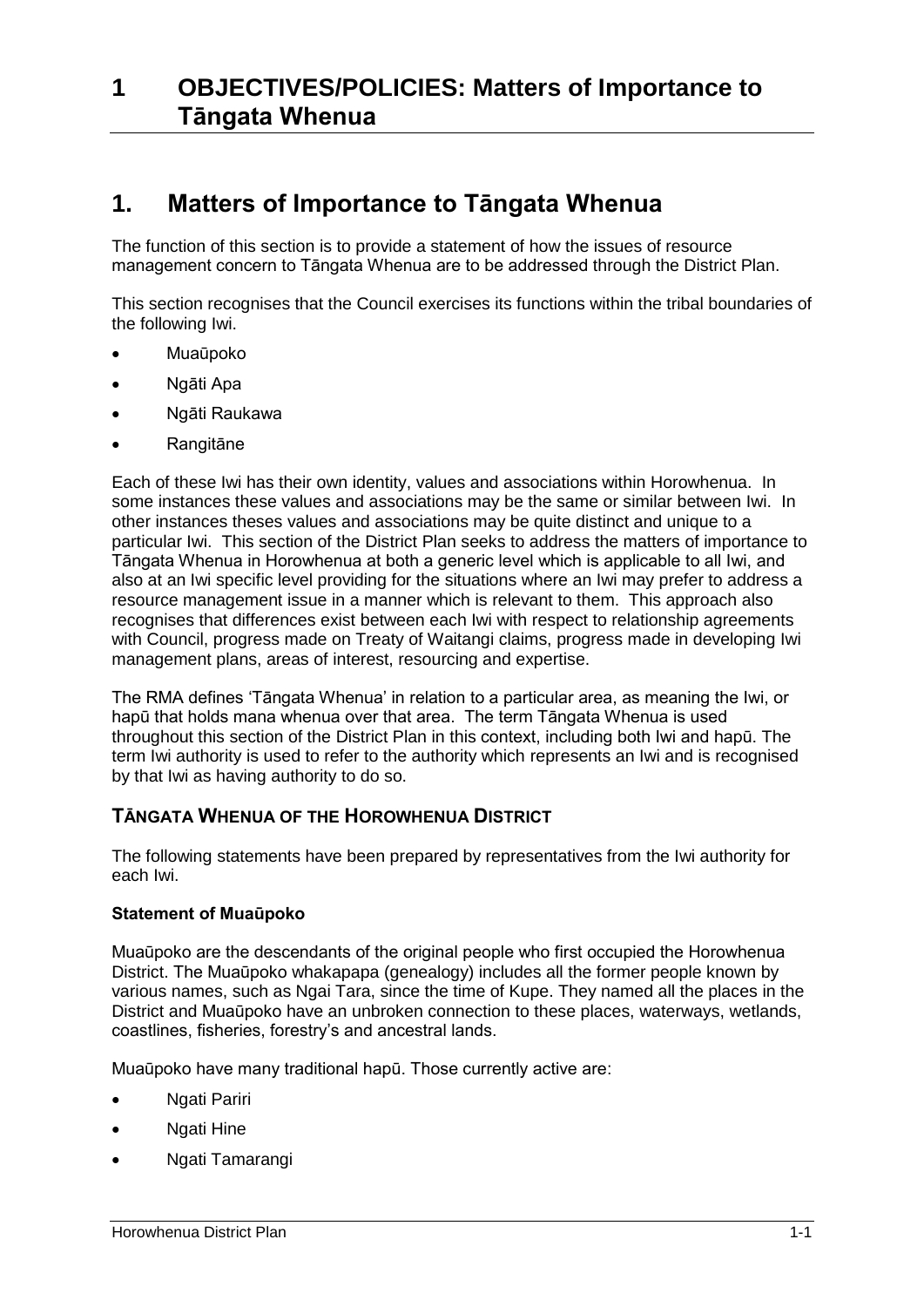- Ngati Whanokirangi
- Ngai Te Ao
- Te Ngarue
- Punahau.

The Muaūpoko Marae are Kohuturoa and Kawiu.

Muaūpoko acknowledges its neighbouring Iwi, Ngāti Apa, Rangitāne and Ngāti Raukawa. All of which have a shared history including whakapapa, alliances and even conflicts. This has provided a rich and diverse cultural landscape for all Iwi.

When the Council is making a decision involving land or a body of water, it must take into account the relationship of Muaūpoko and its culture and traditions with its ancestral land, water, sites, wāhi tapu, valued flora and fauna, and other taonga.

At the time of preparing this Proposed District Plan the Muaūpoko Tribal Authority Incorporated was listed by Te Puni Kokiri under "Te Kotaha o nga Ropu Mangai Iwi/Māori" as an Iwi authority representing Muaūpoko for the purposes of the RMA. The Muaūpoko Tribal Authority encourages and invites consultation should people wish to know its views and obtain information regarding sites and areas of cultural significance to Muaūpoko.

#### *Tāngata Whenua ki Horowhenua – Māori Land and Reserve Land*

In 1873 Muaūpoko were confined to what is now known as the Horowhenua Block by the Native Land Court. The land was later subdivided and alienated from Iwi ownership to individual ownership. The remaining Māori Land in the Horowhenua Block is now Private Land, governed by the Te Ture Whenua Act. Muaūpoko Tribal Authority encourages consultation with these private owners and land block administrators should people wish to know their views. Some of the land is now in Reserve status; some of these contain the remaining endemic fauna and flora.

The status of Waipunahau (Lake Horowhenua) and the Hokio Stream is described under the Reserves and Other Lands Disposal Act 1956 as follows:

"Notwithstanding anything to the contrary in any Act or rule of law, the bed of the lake, the islands therein, the dewatered area, and the strip of land 1 chain and with around the original margin of the lake (as more particularly secondly described in subsection (13)) are hereby declared to be and have always been owned by the Māori owners, and the said lake, islands, dewatered area, and strip of land are hereby vested in the trustees appointed by Order of the Māori Land Court dated 8 August 1951 in trust for the said Māori owners.

Notwithstanding anything to the contrary in any Act or rule of law, the bed of the Hokio Stream and the strip of land 1 chain in width along portion of the north bank of the said stream (being the land more particularly thirdly described in subsection (13)), excepting thereout such parts of the said bed of the stream as may have at any time been legally alienated or disposed of by the Māori owners or any of them, are hereby declared to be and have always been owned by the Māori owners, in the said bed of the stream and the said strip of land are hereby vested in the trustees appointed by Order of the Māori Land Court dated 8 August 1951 in trust for the said Māori owners".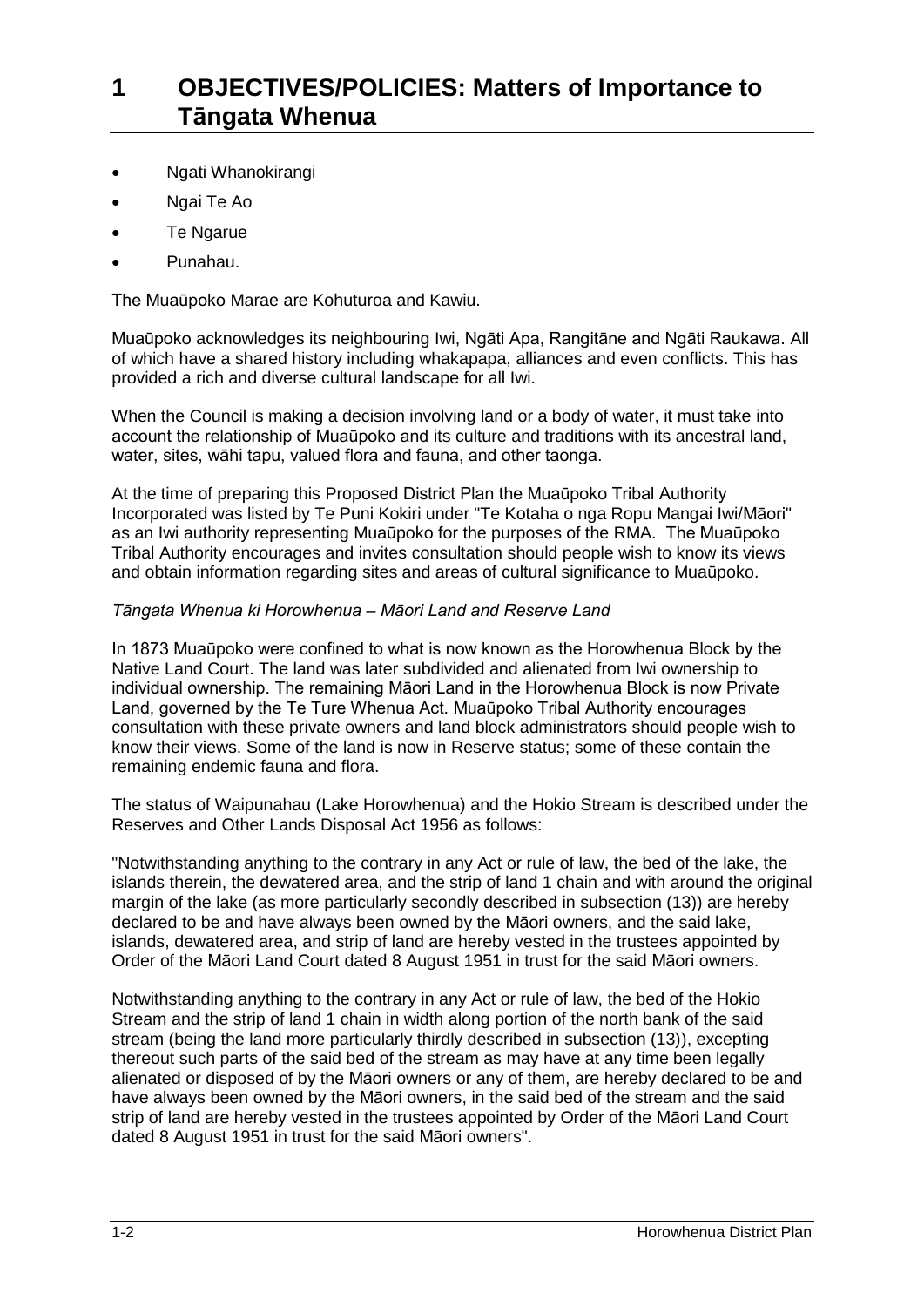This Lake is also a Muaūpoko Fisheries Reserve and there are prohibitions associated with fishing in these areas. Muaūpoko Tribal Authority encourages consultation with this Trust should people wish to know their views.

#### **Statement of Ngāti Apa**

The Ngāti Apa rohe extends into the North Western corner of the Horowhenua District as far as Omarupapako (Rounds Bush). This is the domain of the Ngāti Kauae and Ngāti Tauira hapū who also have close connections to Rangitāne and Muaūpoko. This area was utilised historically for seasonal fishing in dune lakes, gathering of kiekie and cultivating cleared areas in around the indigenous forest. Waka were also launched from the Rangitīkei River to fish along the coast extending into the Horowhenua District area.

Subsequent migrations of Ngāti Toa, Te Atiawa, and Ngāti Raukawa have led to a change in settlement patterns. The arrival of European settlers and land transactions that occurred at that time have resulted in areas being reserved to Ngāti Apa, Rangitāne and Ngāti Raukawa whereby our interests are almost side by side. These interests are acknowledged and respected by Ngāti Apa.

As Ngāti Apa develops its capacity, it looks forward to a time when it can fully uphold its responsibilities in regard to the practice of kaitiakitanga within the Horowhenua District.

Schedule 11 of this Plan contains the Statutory Acknowledgements from the Ngāti Apa (North Island) Claims Settlement Act 2010. The Statutory Areas within the Horowhenua that these acknowledgements relate to are:

- Omarupapako/Round Bush Reserve.
- Ngāti Apa (North Island) Coastal Marine Area.

Statements of Association for these Statutory Areas are also included in Schedule 11 of this Plan.

#### **Statement of Ngāti Raukawa**

#### *Mai i Waitapu ki Rangataua, Miria Te Kakara ki Kukutauaki*

Ngāti Raukawa and affiliates (like Kauwhata (Feilding), Tukorehe (Kuku), Wehiwehi, (Waikawa and Manakau)) descend from the Tainui waka traditions and tribal bases. There has been a complex Māori history of warfare and conquest over land and resources in Horowhenua, which began circa 1819 with the migrations from Kāwhia Harbour by Ngāti Toa Rangātira, led by Te Rauparaha. The legacies set down by ancestral Māori land tenure activities during Te Rauparaha and his allies' time for Ngāti Raukawa and affiliates, continue to this day.

Such complexities cannot be described in detail for the District Plan, but will be present in future Iwi Management Plans, as they are developed across the region. There are also other Iwi within Horowhenua area, and Ngāti Raukawa acknowledges their interests.

It is relevant to mention that Ngāti Raukawa have two traditional homelands. The first, in the southern Waikato and northern Taupō districts, centres on Maungatautari - the ancestral mountain of Ngāti Raukawa. Many important sites, such as birthplaces of ancestors, related urupā (cemeteries), [pā](http://www.teara.govt.nz/glossary%23p%C4%81) sites, battle sites, marae of origin, houses of learning, and more, are found here. In Ngāti Raukawa tradition, this northern region has four traditional districts.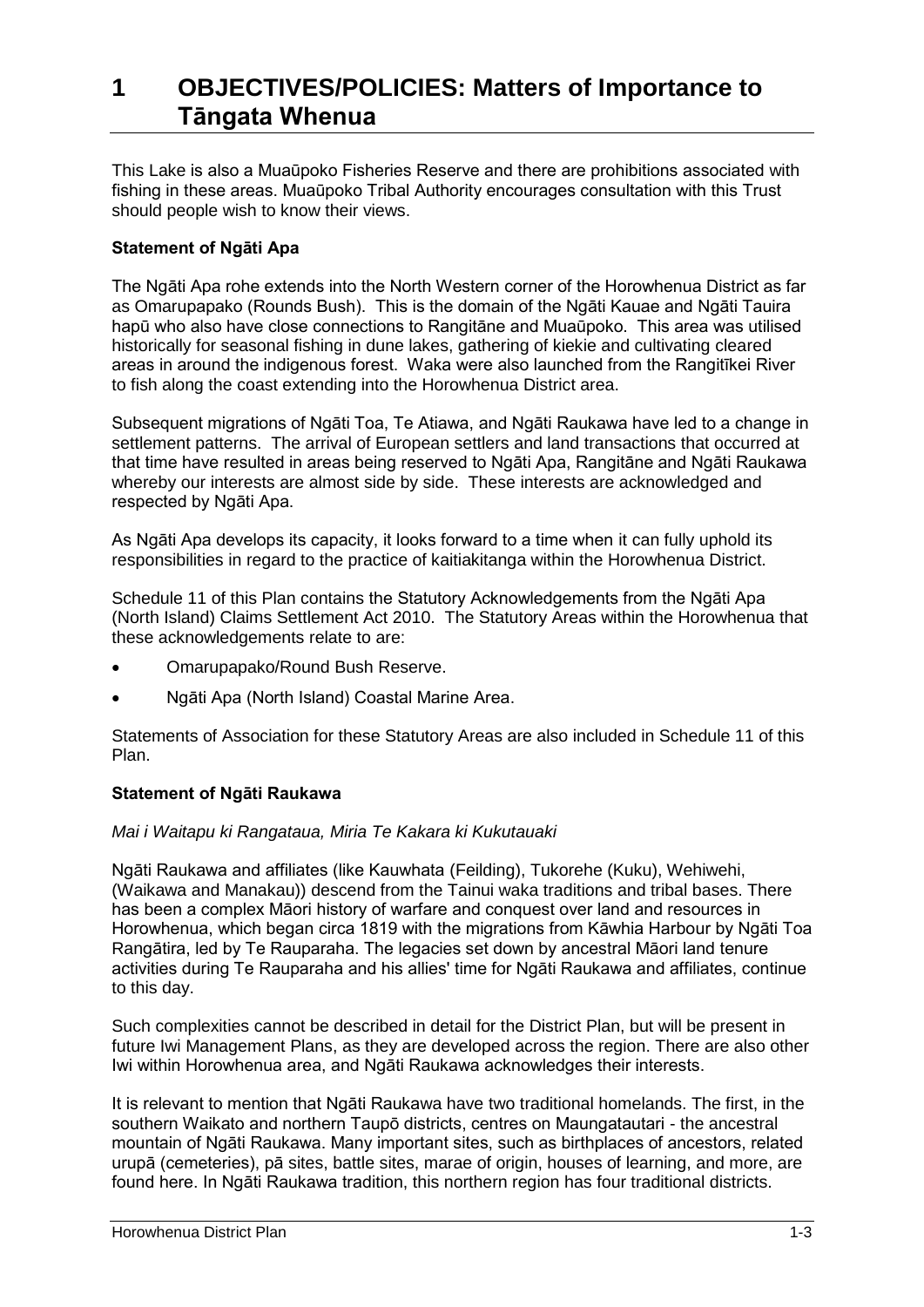They are referred to as: Ngāti Raukawa ki Wharepūhunga – south and east of Te Awamutu between Maungatautari and Waipapa. Ngāti Raukawa ki Maungatautari, is centred around the ancestral mountain for the Iwi, Maungatautari then extending north east to Cambridge. Ngāti Raukawa ki Te Kaokaoroa-o-Pātetere includes the mountain ranges stretching north of Tokoroa towards the Kaimai Range, west of Tauranga. Ngāti Raukawa ki Te Pae o Raukawa from Tokoroa, is located south along the Waikato River to Waihaha on the westside of Lake Taupō.

The second region is Ngāti Raukawa-ki-te-tonga – Ngāti Raukawa of the south, which is of relevance to Horowhenua District. This region stretches from the Rangitīkei River, west of Manawatū, to Kūkūtauaki Stream just north of Waikanae. A large group of Ngāti Raukawa migrated there from the first region in the early decades of the 19th century, and to this day their occupation and settlement is reflected in the large number of Ngāti Raukawa [marae](http://www.teara.govt.nz/glossary#marae) between northern Waikanae, stretching to the Rangitikei region. Historic (and more contemporary) meeting houses stand on land blocks within different environments that result from the actions of Ngāti Raukawa ancestors. Of importance too are the whakapapa (genealogical) and on-going relationships that have been retained between the two Ngāti Raukawa regions, to this day.

Ngāti Raukawa, and other politically affiliated Iwi, gained rights to land, resources and water bodies according to tikanga Māori and Māori customary land "laws" such as take raupatu, the right by conquest, and take tuku for land allocations that arose from support of Te Rauparaha. Some other customary and descriptive ways in which our people and affiliates identify their rights to land, resources and environments in Horowhenua are listed as follows:

- Tuku Whenua Gifting land;
- Take tupuna Ancestral right, by reason of ancestry;
- Take taunaha Bespeak, right through oral claim;
- Take noho Occupation rights;
- Take rahui Reason of reservation;
- Ahi kā Right of occupation, and
- Ahi kā roa Describes occupation over a long period of time.

In the wider tribal region, there are 21 functioning marae reserves of Ngāti Raukawa interest. In the Horowhenua District there are 11 such complexes between Waitohu and Himatangi that define the identities of key hapū and their relationships to local environments:

- Te Au, Himatangi;
- Paranui, Himatangi;
- Motuiti, Himatangi;
- Whakawehi, Shannon;
- Kereru, Kōptāraoa;
- Matau, Kōptāraoa;
- Huia, Poroutawhao;
- Ngātokowaru; Hōkio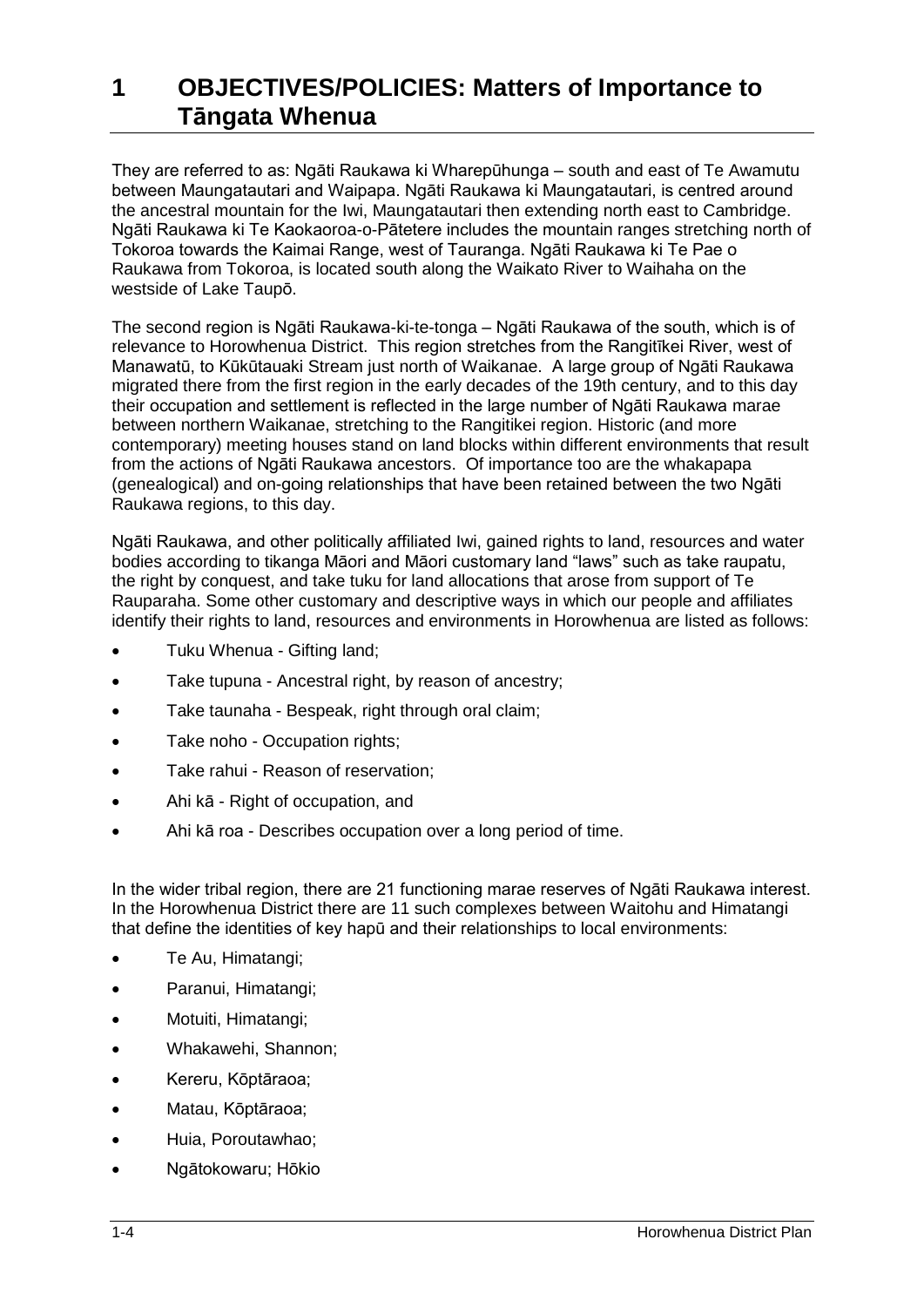- Kikopiri, Muhunoa;
- Tukorehe, Kuku;
- Wehiwehi, Manakau.

Despite land tenure changes over time, Ngāti Raukawa and their affiliates have held onto tracts of ancestral lands. Embedded cultural markers, whether urupā, burial grounds, cemeteries, wāhi tapu, [pā](http://www.teara.govt.nz/glossary%23p%C4%81) sites, former papa kainga, wāhi tūpuna, coastal, peat and wet land middens; important eel weirs at dune lakes, boundary markers, important foothills and mountain ranges, freshwater springs, marker trees, kauwhanga-a-riri (battlegrounds), cultivation sites, and many other sites of historic and ongoing significance across the Horowhenua region, still persist. There are also cross-iwi interests over various areas and natural systems in Horowhenua. In particular, Council needs to note that customary interests in certain areas such as Omarupapako, Round Bush Reserve will be referred back to Crown for further consideration, and if need be, for amendment of the Ngāti Apa legislation.

The Ngāti Raukawa Treaty Claims team flag with Council that the Ngāti Apa claim will be challenged before the Waitangi Tribunal. Council need note too that Ngāti Raukawa and affiliates are determining their customary interests and mana tuku iho, exercised by Iwi, hapū and whanau as Tāngata Whenua to certain areas of the marine and coastal region of Horowhenua. Whanau, hapū or Iwi groups have until March 2017 to seek customary marine title or claims to the common marine and coastal area. This can be done through specific negotiations with the Crown or through an application to the High Court.

Today too, there are a range of major environmental rehabilitation projects within this cultural and historic landscape underway, where kaitiaki interests and responsibilities to the ecological and biodiversity decline issues for freshwater rivers and streams, long tracts of coastal land to sea, dune wetlands and remnant forests, are being addressed in a collaborative, solutions-focused fashion.

#### **Statement of Rangitāne**

#### *"Tini Whetu ki te Rangi ko nga Uri O Rangitāne ki te Whenua"*

*"As numerous as the stars in the sky so are the people of great Rangitāne upon the land"*

#### *Kurahaupo Waka*

Rangitāne came to Aotearoa in the great migration on board the Kurahaupo Waka which was one of the principal waka that brought our ancestors from Hawaiki.

#### *Whatonga*

Rangitāne predominantly trace their origins to Kupe, discoverer of Aotearoa and Whātonga, one of the Principal Chiefs of the Kurahaupo Waka. Whātonga's grandson, Rangitāne, became the eponymous ancestor of the Rangitāne tribe. Rangitāne was also known as Rangitānenui, Tanenui-a-rangi and Rangitānenui-a-rangi. Te Waewae Kapiti o Tara Raua ko Rangitāne (Kapiti Island) has an extremely significant place in the culture and history of Rangitāne. The Island was named by Whatonga's sons, Tara and Tautoki to mark the boundary between Ngai Tara and Tautoki's son and Tanenuiarangi people's, Rangitāne.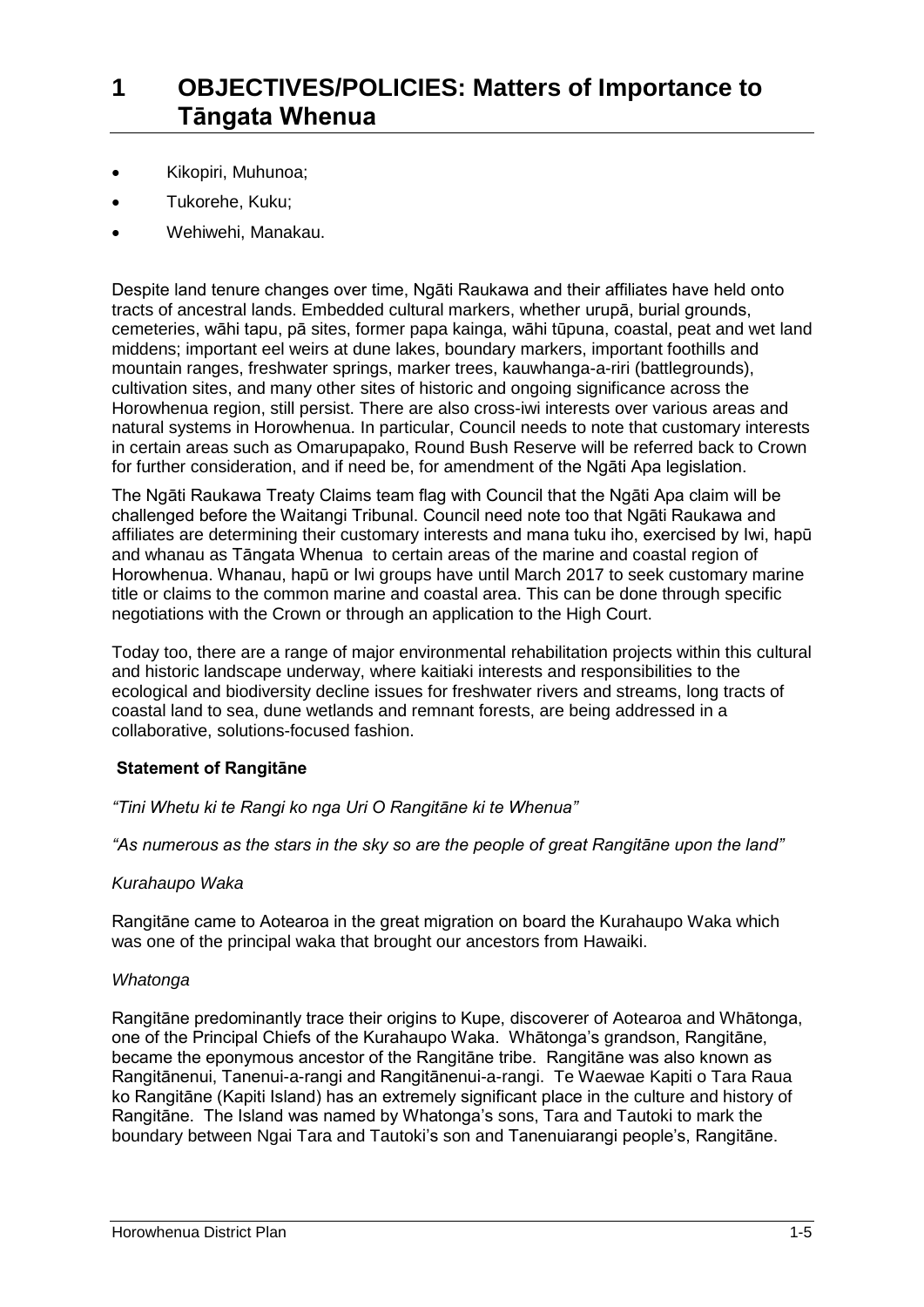#### *Rangitāne Settlement*

Whātonga was a great explorer and travelled from Heretaunga down the Wairarapa Coast to Wellington and then across the Cook Strait to the South Island. He then came up the West Coast to the Manawatū River up to the great forests in the heart of the Manawatū, which he called Te Tapere nui o Whātonga, the great district of Whātonga.

Through Whātonga's great explorations Rangitāne eventually settled in Tāmakinui-a-rua (Dannevirke), Wairarapa, Te Whanganui-a-Tara (Wellington), Wairau in the South and on the West Coast in the Manawatū areas. Rangitāne's descendants began their full occupation in the Manawatū which endures to the present day. Rangitāne settled around the Manawatū River with settlements all along the River. Numerous settlements also existed around the mouth of the Manawatū River and coast due to the abundant supply of resources. Many of the pā and kainga were still occupied when the first Europeans travelled through the area.

#### *Rangitāne hapū in Manawatū*

The Rangitane people have occupied the Manawatū and lower North Island for  $\sim$ 800 years and during this unbroken association with the land developed whanau based hapū descended from Tanenuiarangi and the Kurahaupo waka. The hapū were also responsible for certain geographical areas and natural resources. These hapū are outlined below;

- Ngāti Hineaute
- Ngāti Kapuarangi
- Ngāti Rangitepaia
- Ngāti Mairehau (Also known as Ngāti Tuahuriri)
- Ngāti Rangiaranaki
- Ngāti Tauira

Each hapū had its own sphere of influence but reciprocity also existed as relationships were based around whakapapa. By the 1800's, Rangitāne had firmly established themselves on the ground with associated control over the resources within their rohe. Rangitāne O Manawatū prior to Crown purchasing in the Manawatū were a self-sufficient and economically prosperous Iwi. Rangitāne leaders fought tirelessly for the ongoing survival of Rangitāne O Manawatū with the advent of settlers and tried to maintain a tribal base through encounters with the Crown and other Iwi who eventually migrated to the Manawatū. The establishment of the Waitangi Tribunal provided an opportunity for Rangitāne O Manawatū to formally register grievances against the Crown whilst the direct negotiations process has afforded Rangitāne O Manawatū the chance to finally settle these grievances. Upon settlement Rangitāne O Manawatū look forward to strengthening and growing their longstanding tribal base as kaitiaki for the future generations of Rangitāne O Manawatū. Rangitāne O Manawatū look forward to continuing to contribute to the economic, social, political and cultural development of the District.

In 2008, Rangitaane O Manawatū as represented by Tanenuiarangi Manawatū Inc signed a Memorandum of Partnership with Council allowing the groups to develop a foundation to work together in the future.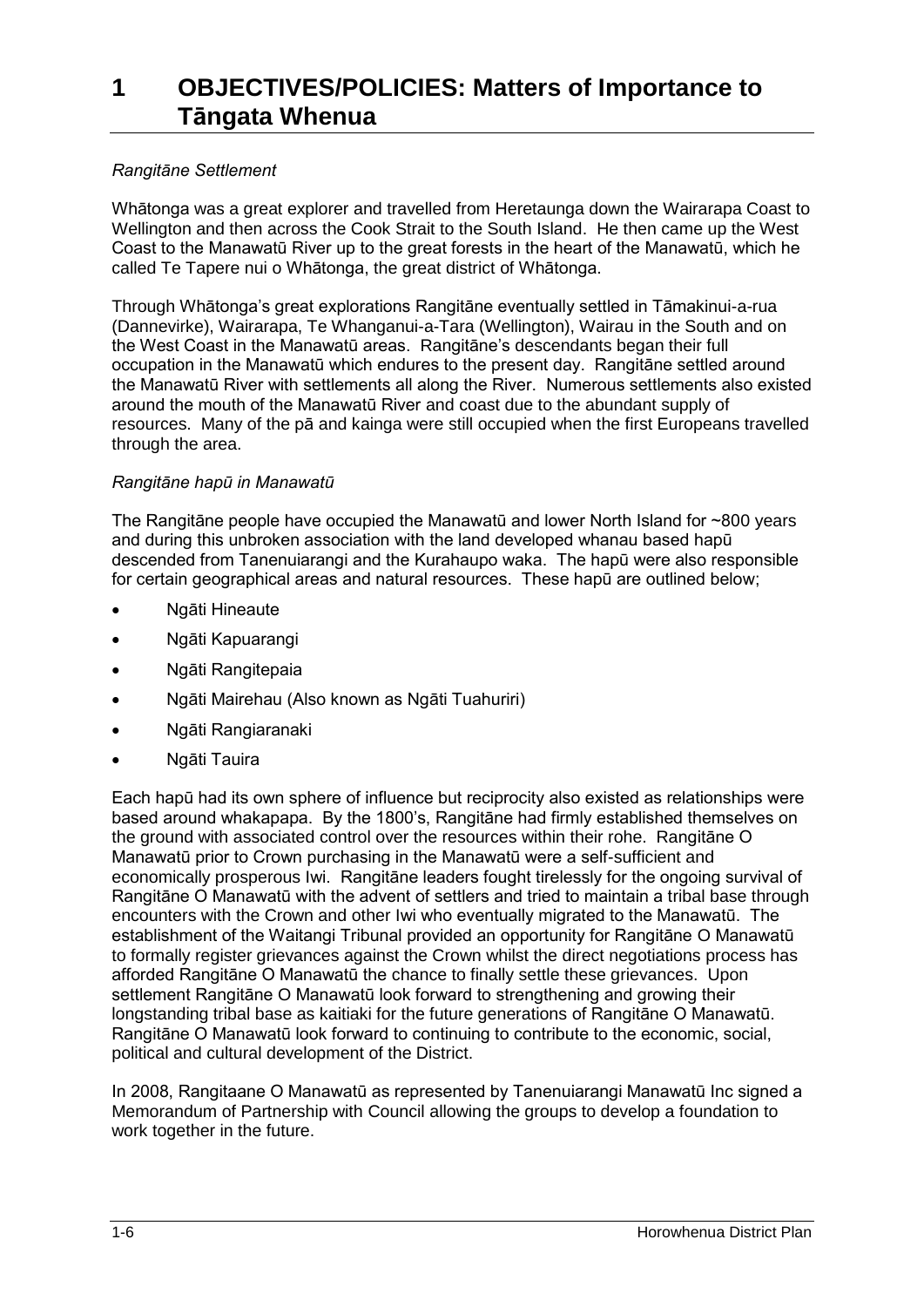#### *Manawatū River*

Rangitāne tribal domain comprised almost the entire drainage basin of the Manawatū River, including its tributaries on both sides of the Tararua and Ruahine mountain Ranges.

The name Manawatū was bestowed on the River by the Rangitāne Tohunga Hau-nui-a-Nanaia, whilst searching for his wife, Waireka. Hau travelled down the West Coast of the North Island crossing and naming many waterways. When he reached a turbulent flowing river which caused his heart to sink as he thought he may not be able to cross it and continue his search, he called the River Manawatū.

The Manawatū River itself however was created through the spirit of Okatia, who gave life to a Totara growing on the slopes of the Puketoi Range in the Hawkes Bay. The totara made his way to the Mountain Ranges of the Ruahine and Tararua, and as it forced its way through the Ranges, it created the Manawatū Gorge and the Manawatū River as it made its way out to sea. For Rangitāne O Manawatū traditions such as this, represent the significant links between the cosmological world and the modern world, which have shaped Rangitāne O Manawatū. Rangitāne hold the Manawatū River in great reverence as the Mauri of the people are carried by the River, which has sustained and nourished the land and Rangitāne for centuries.

#### *Rangitāne O Manawatū Rohe*

The Rangitāne O Manawatū Rohe extends from the Southbank of the Rangitikei River from its mouth at the Tasman Sea to Orangipongo in the Northeast. From Orangipongo in a straight line to Te Hekenga in the Ruahine Ranges. From Te Hekenga southeast to the headwaters of the Manawatū River following and including the Riverbed of the Manawatū River to its mouth on the West Coast of the North Island of New Zealand. From the mouth of the Manawatū River in a straight line east to the Eastern side of the Tararua Ranges at Aotea following the line of the Tararua Ranges to the Manawatū Gorge.

#### **Statutory Duties and Responsibilities under the RMA**

Tāngata Whenua acknowledge that the Council is entrusted by Parliament with statutory duties and responsibilities under the RMA to promote the sustainable management of the natural and physical resources of the District.

Council for its part recognises the special status of the Tāngata Whenua as separate and distinct from interest groups or affected parties. Council further recognises the need for active protection of Tāngata Whenua interests in dealing with other parties and in administering this plan.

The RMA includes the following relevant requirements:

- Shall recognise and provide for the relationship of Māori and their culture and traditions with their ancestral lands, water, sites, wāhi tapu, and other taonga. (Section 6(e)).
- Shall have particular regard to Kaitiakitanga. (Section 7(a)).
- Shall take into account the principles of the Treaty of Waitangi (Te Tiriti o Waitangi). (Section 8).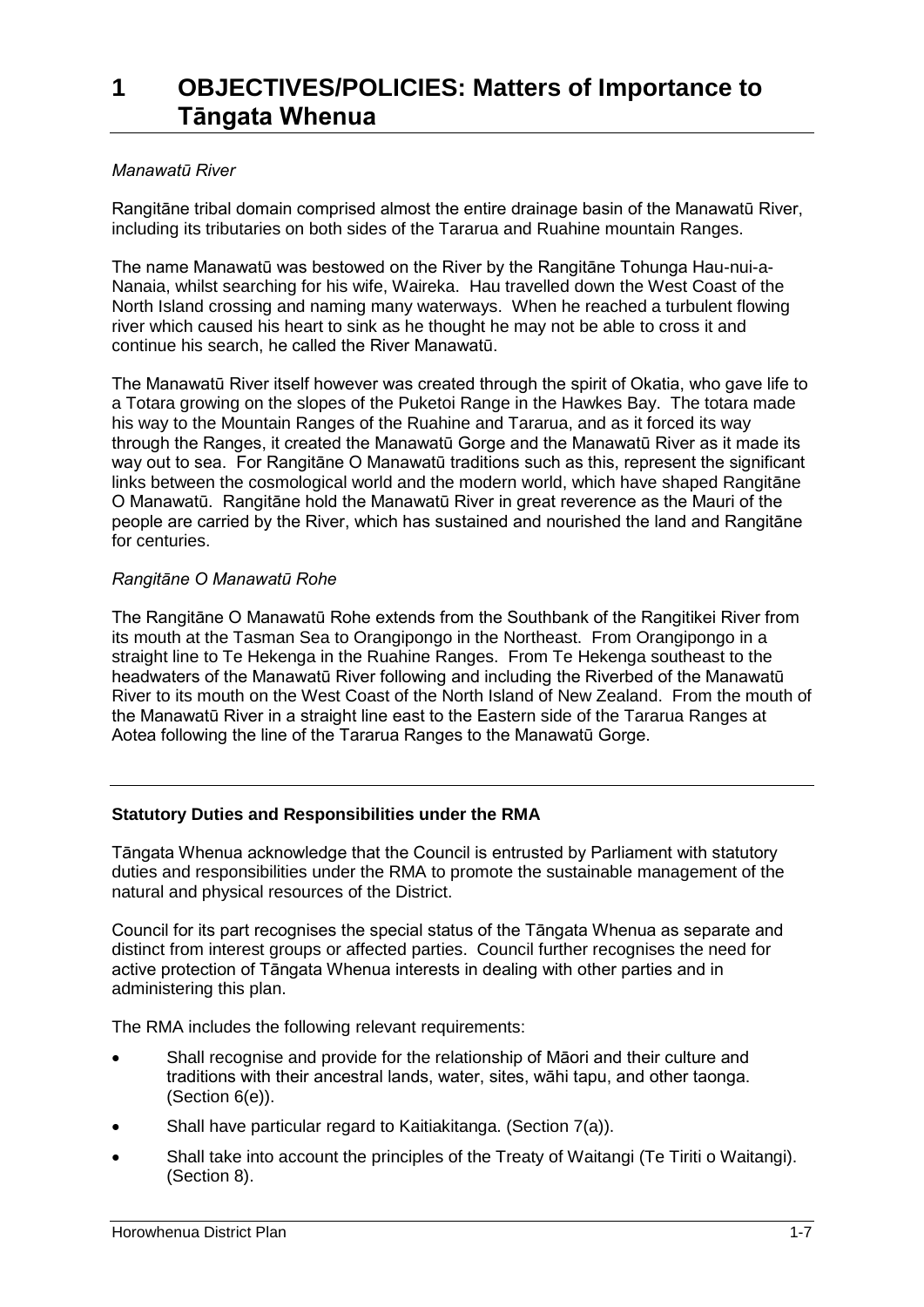- During the preparation of a proposed policy statement or plan, the local authority concerned shall consult the Tāngata Whenua of the area who may be so affected, through Iwi authorities. (Clause 3 of the First Schedule).
- When preparing or changing the District Plan, to have regard to any regulations relating to ensuring sustainability of fisheries resources (including regulations or by laws relating to taiapure, mahinga mataitai, or other non-commercial Māori customary fishing to the extent that their content has a bearing on resource management issues of the district." (Section 74(2)).
- A territorial authority, when preparing or changing a District Plan, must take into account any relevant planning document recognised by an Iwi authority and lodged with the territorial authority, to the extent that their content has a bearing on resource management issues of the district. (Section 74(2A)) Such documents may be in the form of Iwi Management Plans.
- When considering an application for resource consent the consenting authority must have regard to any other matter the consent authority considers relevant (the content of Iwi Management Plans are considered under this section). (Section 104(1)(c)).
- The RMA enables the Council to receive written or spoken evidence in Māori (Section 39(2)(b)) and to hold hearings with the public excluded in order to avoid serious offence to Tikanga Māori or to avoid the disclosure of the location of wāhi tapu. (Section 42(1)(a)).

The Treaty of Waitangi principles are continually evolving as an understanding of the Treaty relationship develops. There is however some well recognised principles that are widely acknowledged in the New Zealand planning framework. For the Horowhenua context the following five principles are recognised:

- Tino Rangatiratanga
- Active Protection
- Shared Decision Making
- Iwi/Hapū Development and Resourcing
- Partnership (Mutually Beneficial Relationship)

Each of these principles is explained in more detail later in this section of the District Plan.

### **Issue 1.1 ACTIVE PARTICIPATION BY TĀNGATA WHENUA**

How to provide for Tāngata Whenua to more actively participate in resource management planning processes and be involved in the decision making process.

### **ISSUE DISCUSSION**

For a variety of reasons local Iwi have felt that there have been barriers to their involvement in resource management matters during the life of the first District Plan. The limited involvement of Iwi in the resource management processes and decision making has contributed to the view held by Iwi that their cultural heritage and values have not been satisfactorily considered and addressed.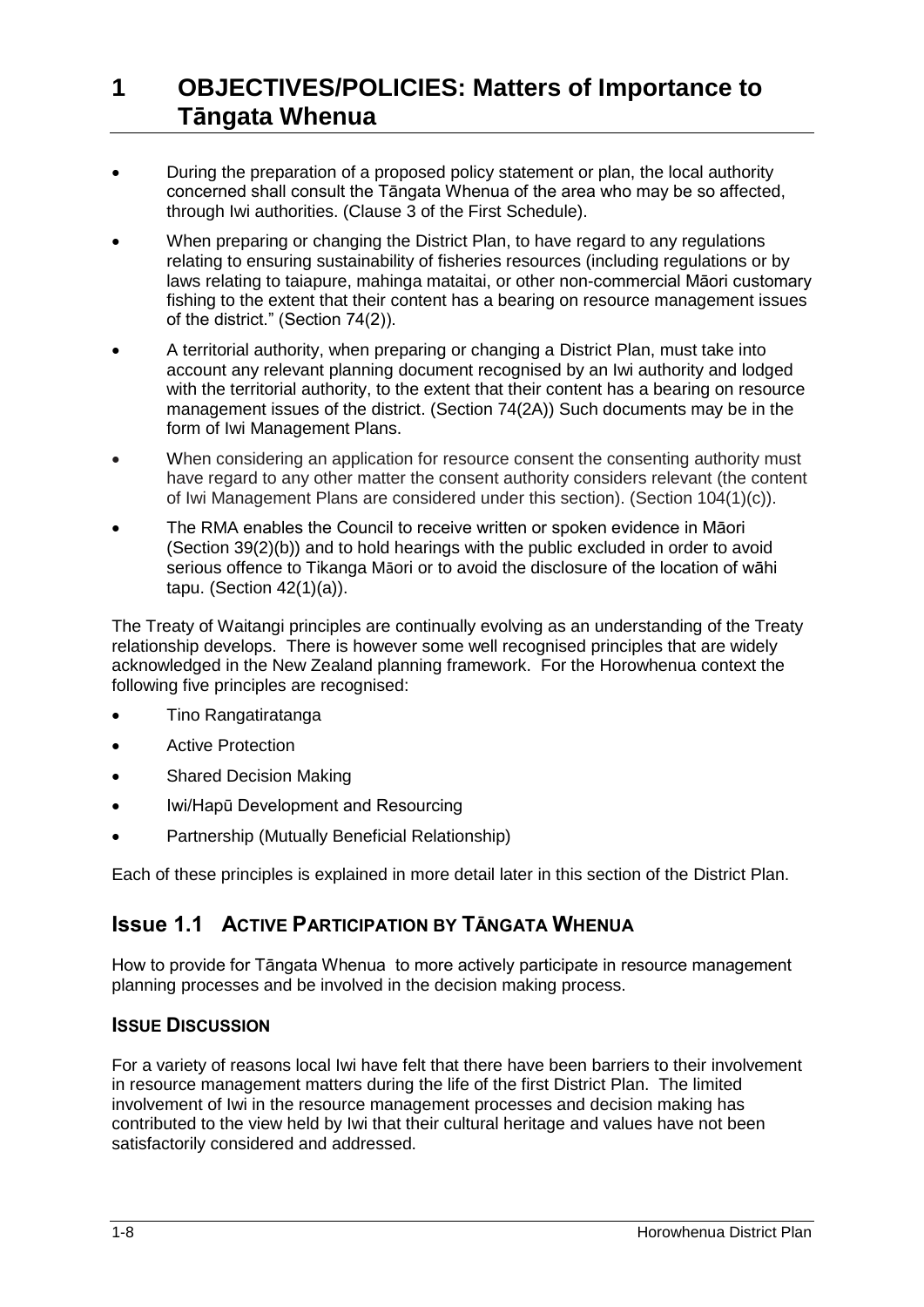The challenge for both Council and Iwi is to find ways in which Iwi can actively participate in resource management matters that potentially impact on their cultural values or aspirations. The opportunities for Iwi to participate should not be limited to the roles of an affected party or submitter but should also extend to decision making roles where cultural values are a key component of the decision.

There is a general reluctance by some Iwi to provide Council with information regarding areas and sites of significance due to a concern that Council may then limit the involvement of Iwi in the planning process. It is acknowledged that in some situations Iwi will have a much better understanding of how a particular resource may need to be managed. It is therefore vital that Tāngata Whenua play an active role in the planning process.

Tāngata Whenua values and aspirations have potential to be affected by the outcome of both resource consent applications and changes to the District Plan

The challenge for Council and Iwi lies in the reducing some of the barriers that have existed in the past. These have typically included:

- Cost to Iwi of involvement in planning processes.
- Limited resources, capacity and planning expertise by Iwi.
- The tight legislative timeframes around planning processes which have made it difficult to achieve meaningful engagement.
- Lack of recognition of the status of Iwi and hapū as Treaty partners.
- Lack of visibility for Iwi and their values within the community and the planning sphere, meaning that they have been overlooked.
- Internal Iwi conflicts over mandates and responsibilities.
- Difficulties in identifying who should be involved and the appropriate process(es) for involvement.
- Lack of understanding by Council and developers over cultural values and how these may be impacted directly or indirectly by proposals.
- Difficultly in translating Māori values and customary concepts into technical planning documents.
- Absence of any Iwi Management Plans within Horowhenua.
- Limited levels of trust/respect between Council and Iwi.
- Lack of Council processes for dealing with sensitive information.

### **Objectives & Policies**

#### **Objective 1.1.1 Active Participation**

To provide Tāngata Whenua with opportunities to actively participate in resource management processes (including decision making) on matters that have the potential to affect their cultural values and well-being.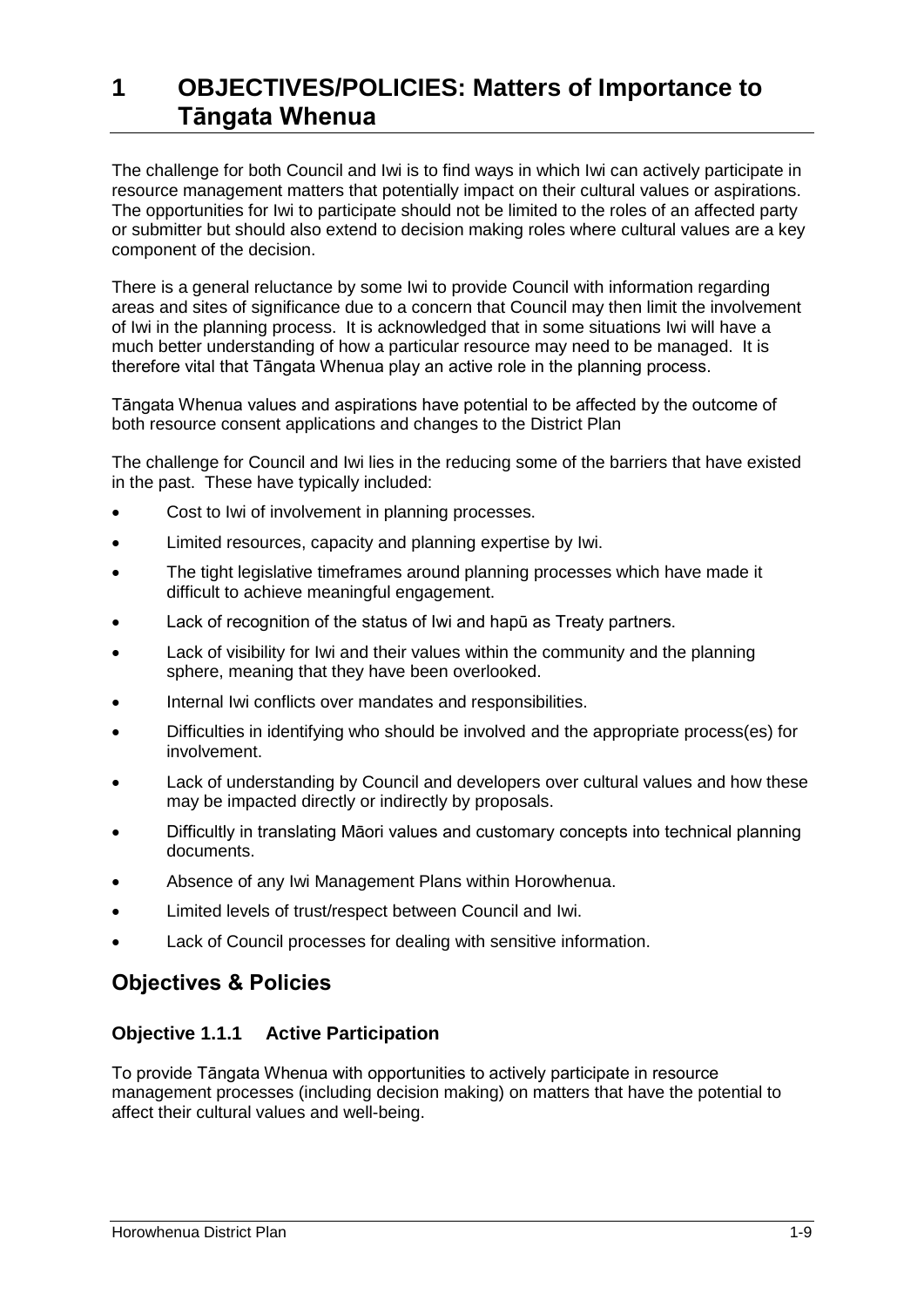### **Policy 1.1.2**

Ensure that Council actively recognise the following principles of the Treaty of Waitangi in exercising its functions and duties under the RMA:

- Tino Rangatiratanga
- Active Protection
- Shared Decision Making
- Iwi/Hapū Development and Resourcing
- Partnership (Mutually Beneficial Relationship)

### **Policy 1.1.3**

Ensure that where relevant, the interests of Tāngata Whenua are taken into account when considering the sustainable use and development of the land, waterways, coastal areas, resources and other taonga.

#### **Policy 1.1.4**

Encourage on-going engagement between the Council and Tāngata Whenua over resource management issues of concern.

#### **Policy 1.1.5**

Recognise the authorised and mandated Iwi representatives for the purpose of resource management engagement.

#### **Policy 1.1.6**

Provide for the involvement of Tāngata Whenua in the resource management decisionmaking and planning process of the District through the provision of agreed resources.

#### **Policy 1.1.7**

Promote an understanding within Council and the Horowhenua community of the Treaty of Waitangi including the application of its principles to Horowhenua and the Tāngata Whenua environmental management system (Kaitiakitanga).

#### **Explanation and Principal Reasons**

The objective and policies seek to provide a basis for providing Tāngata Whenua with greater opportunities to participate in the planning process for resource management matters that potentially impact on their cultural values. This increased involvement will be largely dependent on the relationship between Council and Tāngata Whenua. The Treaty of Waitangi provides the basis for this partnership relationship.

Upholding the principles of the Treaty of Waitangi through the District Plan is considered to be critical in ensuring that Tāngata Whenua are provided with appropriate opportunities to participate in all aspects of the resource management planning processes. The principles reflect the underlying importance of the Treaty as being the guiding document in the relationship between Māori and the Crown. The Council has statutory responsibilities in its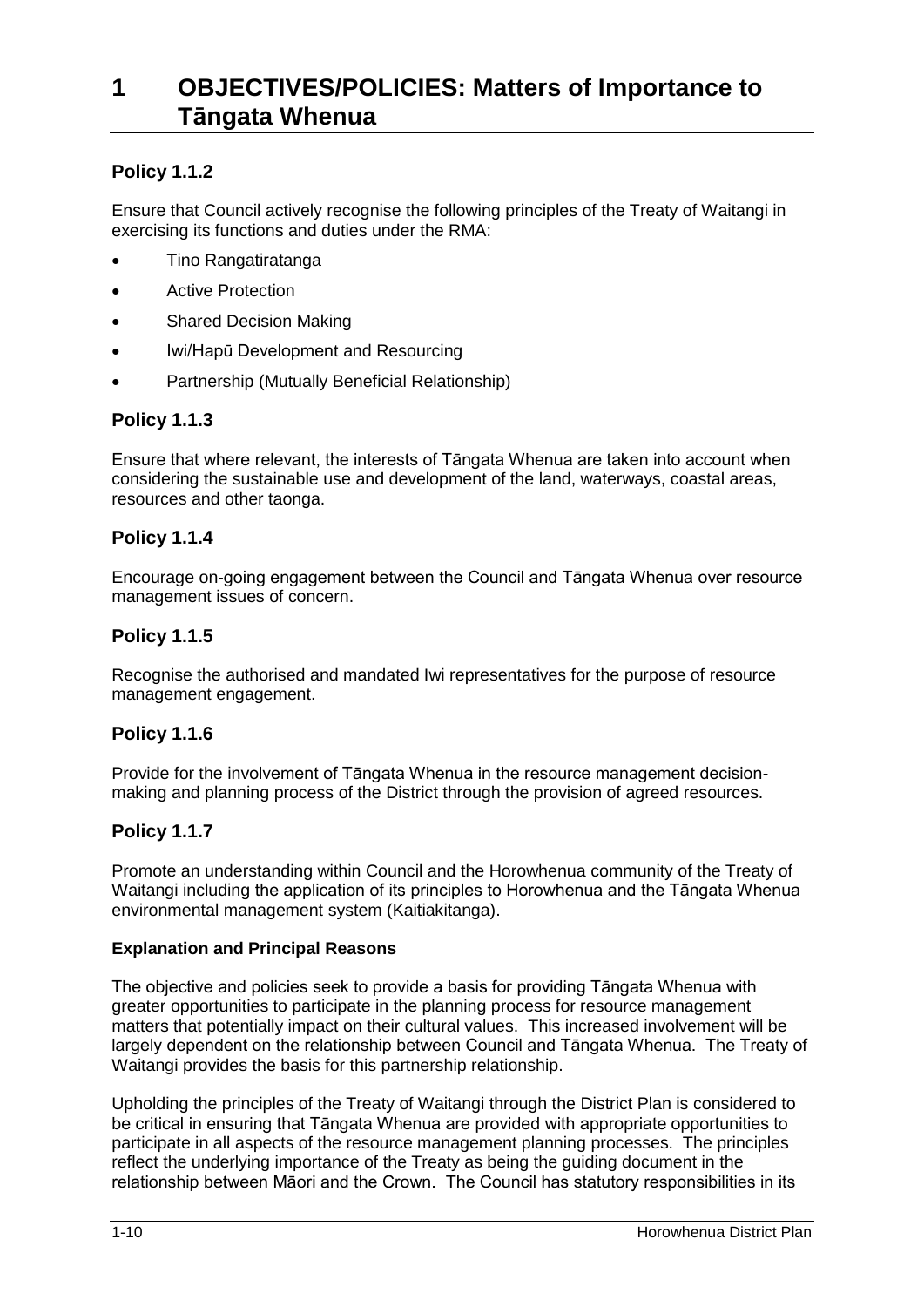role as an agent of the Crown to take into account the principles of the Treaty when managing the natural and physical resources of the District.

The "principles of the Treaty" referred to in Section 8 of the RMA are not defined, in the RMA. Some important principles have emerged from decisions of the Court of Appeal, the Environment Court and from the recommendations of the Waitangi Tribunal. The principles are continually evolving as an understanding of the Treaty relationship develops.

In the Horowhenua context the following five principles are considered to be relevant to the District Plan and Council's role in achieving the purpose of the RMA, sustainable management of natural and physical resources.

#### *Principle of Tino Rangatiratanga*

This principle recognises the rights of the Tāngata Whenua to have control over the resources they own. The preservation of a resource base restoration of Iwi selfmanagement, and the active protection of taonga, both material and cultural are necessary elements of the Crown's policy of recognising rangatiratanga. Rangatiratanga also includes elements of management, control and Iwi self-regulation of selected resources in accordance with their own customary preferences. These resources would be identified by Tāngata Whenua in consultation with the Council and may include the management of wāhi tapu and wāhi tūpuna sites and advice on the appropriate form of management and planning for adjacent areas.

#### *Principle of Active Protection*

The principle of active protection has been identified by the courts to ensure that Māori participation in resource management is not a passive role but an active one. This principle extends to the cultural and traditional values and beliefs of Māori.

Active protection includes, for example, recognition and protection of wāhi tapu sites as well as pro-active policies that allow for the development of marae and papakaianga.

#### *Principle of Shared Decision Making*

This principle originates from the requirement to balance the kawanatanga or governance role of Article I of the Treaty with the rangatiratanga role of Article II of the Treaty. This could include Council allowing Tāngata Whenua to be a full party in the decision-making process.

#### *Principle of Iwi/hapū development and resourcing*

Article III of the Treaty gave to Māori the same rights and duties as other New Zealand citizens. The Treaty guaranteed to Māori retention of their property rights under Article II, and the choice of developing those rights under Article III. To Māori, the efficient use and development of what are in many ways currently under-utilised Iwi/hapū resources is a very important principle of the Treaty in the context of the RMA. The Treaty recognises the right of Māori to develop those resources in accordance with their own needs and aspirations. Recognition of the ability and need for Iwi/hapū to develop their resources in a manner which achieves the purposes of the RMA is a fundamental principle embodied in the Treaty.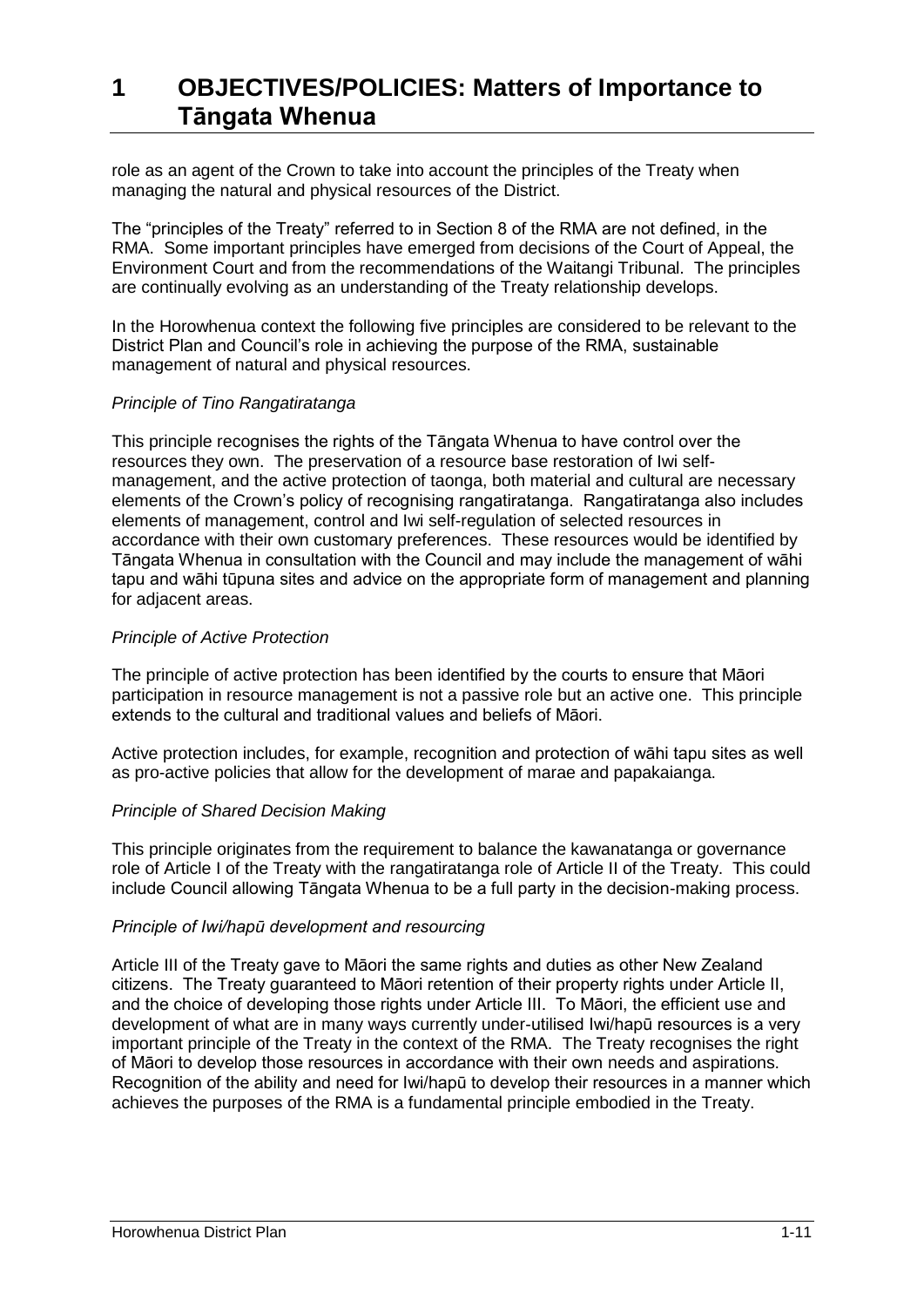#### *The Principle of Partnership (Mutually Beneficial Relationship)*

This principle includes the duties to act reasonably and in good faith. Both Tāngata Whenua and the Council have a duty to interact in the best possible way with reason and respect. This principle underscores the nature of the relationship between the Council and the Tāngata Whenua of Horowhenua. Reasonable co-operation and compromise through effective early and meaningful consultation by both partners is fundamental to this concept of partnership.

The policies promote, in appropriate cases, the Council's duty of active protection of Māori interests and of informed decision making where relevant. They seek to ensure that Māori rights and interests over use and development of their resources, will be taken into account in the overall context of sustainable management of those resources while ensuring that the Tāngata Whenua are engaged with, in the resource management process where Māori interests are potentially affected.

The expression "kaitiakitanga" is defined in the RMA as "*the exercise of guardianship by the Tāngata Whenua of an area in accordance with tikanga Māori in relation to natural and physical resources; and includes the ethic of stewardship*". The expression concept is not one that is readily translated into English. A helpful interpretation of the expression is provided in the "Report and Recommendation of the Board of Inquiry on the New Zealand Coastal Policy Statement" published by the Department of Conservation:

"*Kaitiakitanga is the role played by kaitiaki. Traditionally, kaitiaki are the many spiritual assistants of the gods, including the spirits of deceased ancestors, who are the spiritual minders of the elements of the natural world. All the elements of the natural world, the sky father and earth mother and their offspring; the seas, sky, forests and birds, food crops, winds, rain and storms, volcanic activity, as well as people and wars are descended from a common ancestor, Io-Matua-Kore, the supreme god. These elements, which are the world's natural resources, are often referred to as taonga, that is, items which are greatly treasured and respected. In Māori cultural terms, all natural, and physical elements of the world are related to each other, and each is controlled and directed by the numerous spiritual assistants of the gods.*

*Māoridom is very careful to preserve the many forms of mana it holds, and in particular is very careful to ensure that the mana of kaitiaki is preserved. In this respect Māori become one and the same as kaitiaki, becoming the minders for their relations, that is, the other physical elements of the world.*

*In specific terms, each whanau or hapū is kaitiaki for the area over which they hold mana whenua, that is, their ancestral lands and seas.*

*An interpretation of kaitiakitanga based on this explanation must, of necessity, incorporate the spiritual as well as physical responsibilities of Tāngata Whenua, and relate to the mana not only of the Tāngata Whenua, but also of the gods, the land and the sea*."

"Kaitiakitanga" will need to be interpreted in the context of individual resource use issues with guidance from the appropriate Tāngata Whenua who are the kaitiaki in different parts of the District.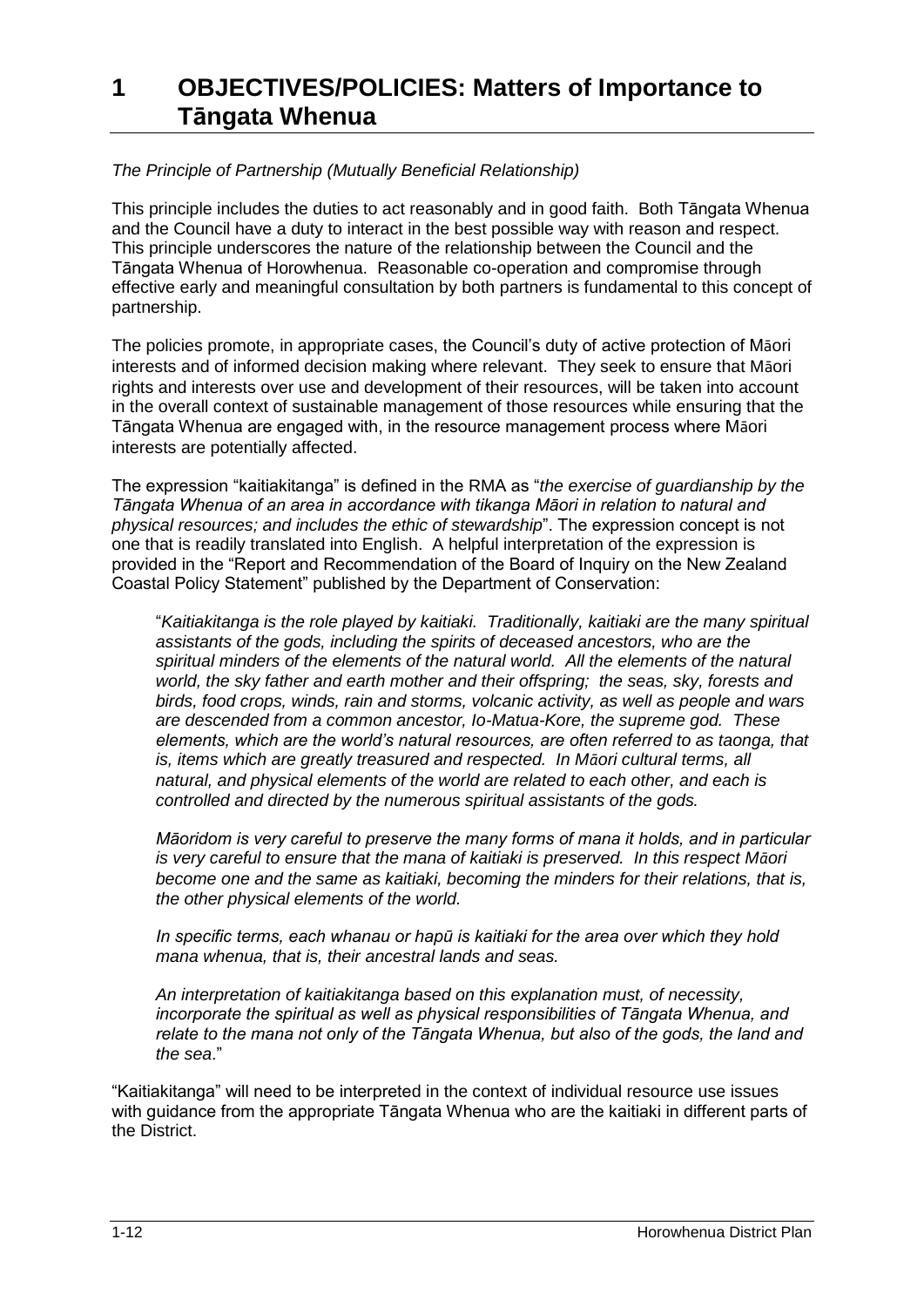The Council appreciates and is committed to ensuring that Tāngata Whenua's views concerning the management of natural and physical resources are taken into account. These concerns must be weighed and be shown to be weighed with other matters of relevance in the course of the decision-making process and the overall context of the central purpose of the RMA of promoting sustainable management. The involvement of Tāngata Whenua is necessary to ensure that their views are raised and can be incorporated into the process.

The RMA makes varying references to "Māori", "Tāngata Whenua", and "Iwi Authorities and tribal Rūnanga". The Council recognises that, as individual resource management issues arise, it is important to have dialogue with the people who have the closest interest in the issue. The Council will, in accordance with the relevant provisions of the RMA, consult with Tāngata Whenua to understand the most appropriate point of contact for such dialogue, which may include Iwi or hapū. In the preparation and change of district plans it will undertake consultation with nga hapū and nga Iwi, including Iwi authorities (MIO's) in accordance with Clauses 3 and 3B of the First Schedule of the RMA, and also to take into account any Iwi Management Plans recognised by Iwi authorities and lodged with Council, pursuant to section 74(2A) of the RMA.

## **Methods for Issue 1.1 & Objective 1.1.1**

### **District Plan**

- Rules which provide for the occupation and development of marae and papakainga.
- Rules which provide for the occupation, use and development of Māori land.
- Identify areas and sites of cultural significance where Iwi have requested their inclusion in the District Plan on the Planning Maps.
- Commence within 12 months of the date of the plan notification a comprehensive district wide cultural landscape survey for the purpose of identifying areas or sites of cultural significance for inclusion in the District Plan. The survey should be undertaken in consultation with Tāngata Whenua and potentially affected landowners. It will be necessary for the Council to discuss with Tāngata Whenua how sites of cultural significance are to be identified on the Planning Maps, and evaluate the appropriate methods to protect the identified sites and their associated values.
- Where a resource consent application involves activities or development that the Council considers may adversely affect sites or areas of cultural significance Council will encourage applicants to engage with Tāngata Whenua early in the process, including making available a copy of the application and any other relevant information.
- The Council will, when processing applications for resource consent, consider the need to request that applicants provide further information, under Section 92 of the RMA, or to commission a report, under Section 42A of the RMA, where it is considered that adverse effects on cultural values may arise.
- Council will consider using independent accredited Māori Commissioners to sit on the Council Hearing Committee for notified consent applications or plan change hearings.
- Statutory acknowledgements that arise from Treaty settlements will be attached to the District Plan.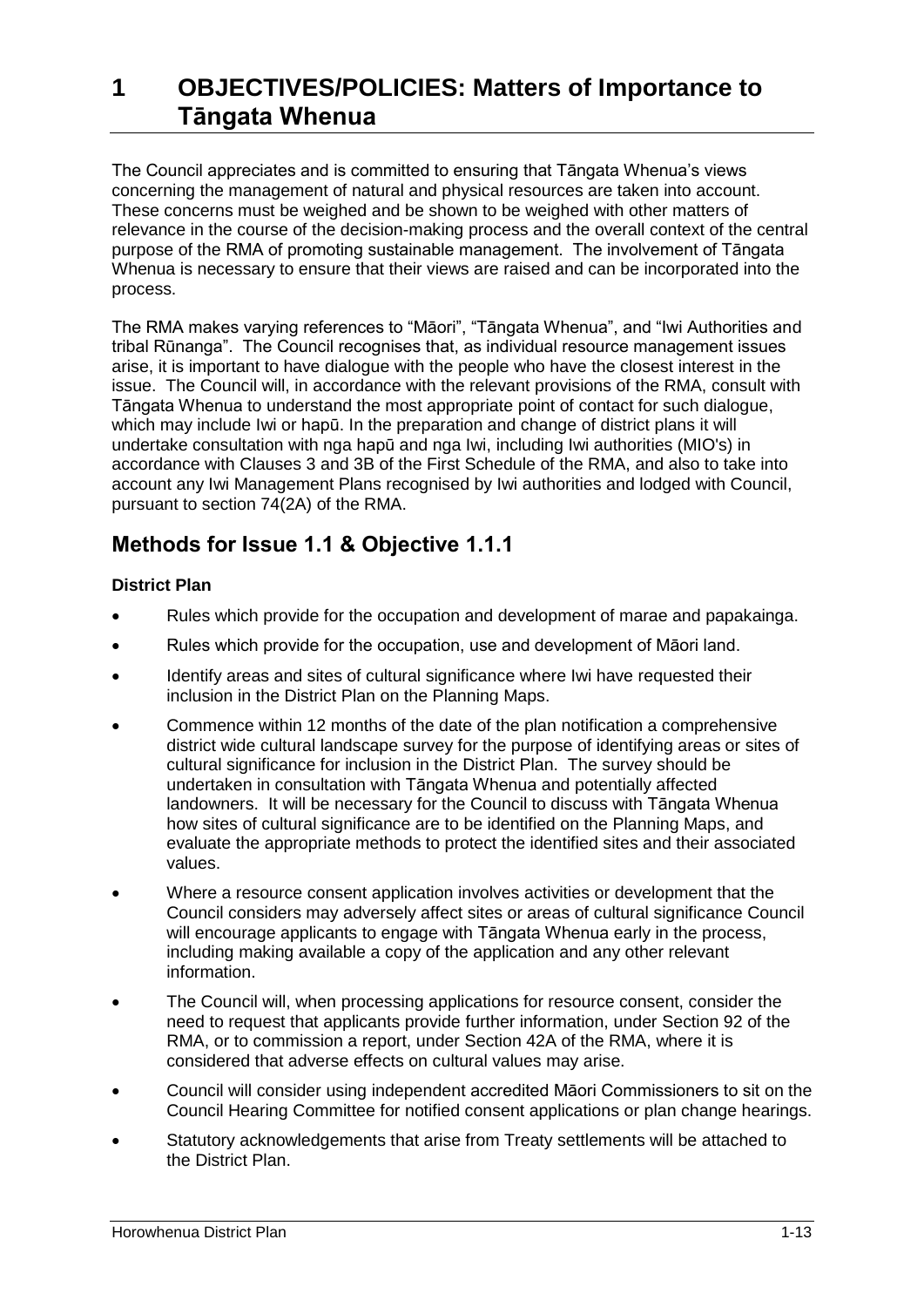#### **Monitoring**

 Council in developing its District Plan Monitoring Strategy will liaise with Iwi authorities to ensure that the effectiveness and efficiency of the District Plan provisions in relation to Tāngata Whenua issues are monitored and reported.

#### **Other Council Initiatives**

- Council will encourage the preparation and lodgement of Iwi Management Plans by Iwi authorities. Where the Plans have been lodged with Council, Council will be guided by their contents to the extent that they are relevant to the resource management issues of the District. The Council contribution to Iwi Management Plans may include making available information, expertise and resources to assist with the preparation process
- Individual relationship agreements such as Memoranda of Partnerships are seen as an important tool to facilitate on-going dialogue and engagement between Tāngata Whenua and Council. The relationship agreements will consider opportunities for Council to foster developing capacity and capability within Tāngata Whenua for dealing with resource management matters. Council will work with Tāngata Whenua to encourage, develop and enter into such agreements where these do not already exist. The Council will work to ensure that the existing Memorandum of Partnership between Council and Iwi are recognised, implemented and used to provide the foundation for ongoing engagement and dialogue.
- Council will facilitate the establishment of a forum for the discussion of resource management issues of mutual concern to Tāngata Whenua and Council. This forum will be developed through relationship agreements between Council and Tāngata Whenua.
- Council will consider opportunities identified by Tāngata Whenua where it may be appropriate to transfer one or more of its functions, powers or duties under the RMA to Iwi authorities, where this is necessary to give full effect to kaitiakitanga.
- Council will work with Iwi authorities to develop and agree operational procedures for processing proposed plans, plan changes, and resource consent applications for proposals that may adversely affect identified areas and sites of cultural significance. These procedures describe how the Council and Tāngata Whenua can effectively interact, and would recognise that knowledge of these areas and sites is held by Iwi, sharing of information can assist in better decision-making, and that some information is culturally sensitive. In addition, the agreements would acknowledge the varying capacity levels of Iwi.
- Council will work together with Tāngata Whenua to develop an Iwi Consultation Guide to assist consent applicants understand the, who, how, why and when to consult with Tāngata Whenua.
- Council will support representatives from local Iwi becoming accredited Commissioners.

### **Issue 1.2 RELATIONSHIP OF TĀNGATA WHENUA WITH ANCESTRAL LANDS**

The lack of recognition and provision of the relationship of Tāngata Whenua and their culture and traditions (including mauri) with their ancestral lands. This includes coastal areas,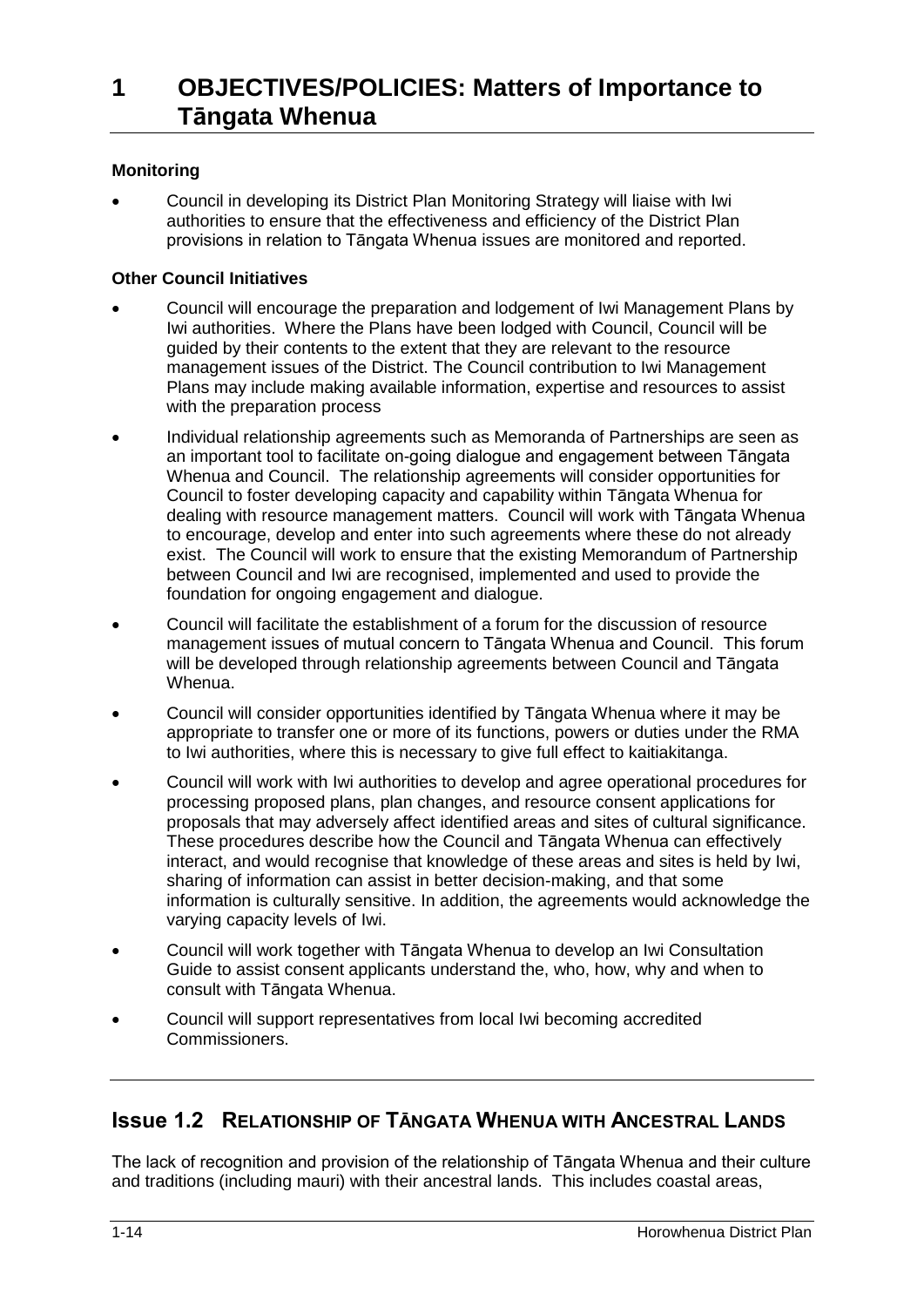waterways, heritage landscapes, cultural sites of significance, wāhi tapu, wāhi tūpuna and other taonga.

#### **ISSUE DISCUSSION**

Māori and Pākehā (or non-Māori) do not necessarily always share the same outlook and values in resource management matters, even though many of the sustainable management concepts are common to both. The cultural and spiritual relationship of Māori with their ancestral lands is recognised as a matter of national importance in achieving sustainable management.

Māori acknowledge the environment and objects within the environment, as having not only a physical presence but also as having spiritual and metaphysical values. Every living thing is recognised as having a mana, wairua and mauri of its own. The spiritual values are considered as important as the physical, with Māori believing that the physical and spiritual aspects of a person or thing are joined by mauri to a make a complete whole.

Through the creation process, divine forces visited the domains of the atua (gods/deities), giving them a life force principle or mauri. This life essence, which is found in both animate and inanimate resources, is important to Māori for two reasons: firstly it holds a binding force that is able to inter-relate one resource to every other element in the natural order (including people), and secondly it binds the resource to the spirituality of the gods. Despite the diversity of all forms of life and the natural world, it is unified through mauri.

Tikanga/practices were observed to maintain the mauri of parts of the natural world. These tikanga evolved into the ethic of kaitiakitanga. Complex sets of tikanga were developed in relation to resources. These are largely based on spiritual notions such as tapu (sacredness) and rahui (temporary restriction), both of which imply some form of prohibition.

They were grouped by their sphere of significance.

- *taha wairua*  spiritual significance
- *taha hinengaro*  intellectual significance
- *taha tinana*  physical and economic significance
- *taha whanaunga*  social and cultural significance

The major objective of the Māori resource management system is to sustain the mauri of resources.

The relationship of Tāngata Whenua and their culture and traditions with their ancestral lands, coastal areas, waterways, heritage landscapes, cultural sites of significance, wāhi tapu, and other taonga encompasses such matters as:

- The spiritual importance of ancestral lands, waterways, forests, and other resources;
- The cultural and traditional values and uses of indigenous plants (e.g. pingao and harakeke or other local species);
- The importance of harvesting certain foods or resources and the cultural, spiritual, as well as food values of these;
- The particular importance of individual sites or areas such as wāhi tapu;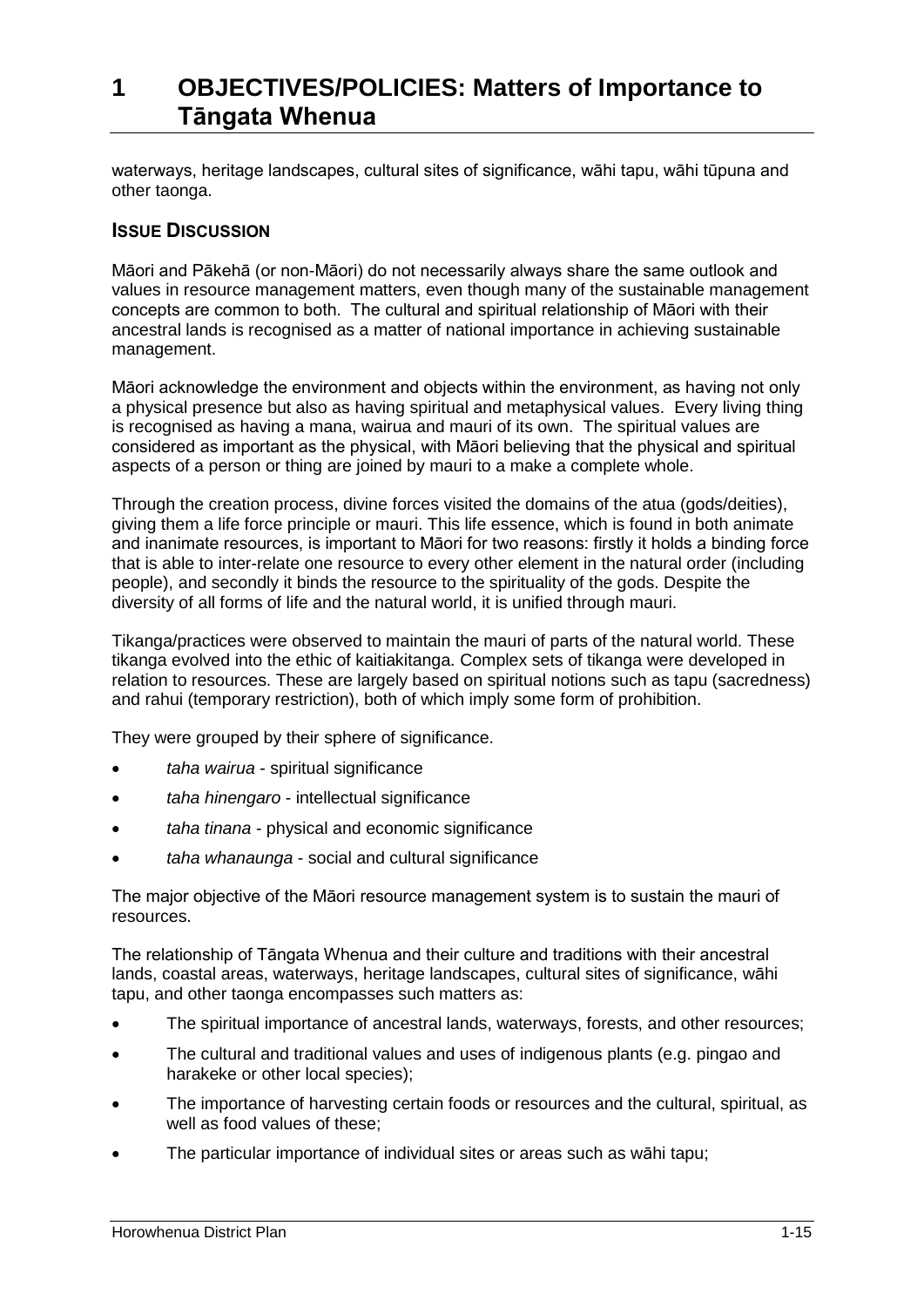- The importance of respecting and maintaining the spiritual (Mauri) qualities of resources such as water and the offence caused by pollution of waterways;
- The importance of occupying and developing ancestral lands and marae;
- The particular importance of the coast and of the resources, lakes, rivers, wetlands, and other habitat found there;
- The importance of being able to gain access to traditional sites and along ancestral pathways;

Where the mauri or the relationship of Tāngata Whenua and their culture and traditions with their ancestral lands is not recognised, protected or provided for, the Māori resource management system is compromised.

### **Objectives & Policies**

### **Objective 1.2.1 Relationship of Tāngata Whenua**

To recognise and provide for the relationship of the Tāngata Whenua of Horowhenua, and their culture and traditions (including mauri), with their ancestral lands, coastal areas, waterways, heritage landscapes and cultural sites, wāhi tapu, wāhi tūpuna and other taonga.

### **Policy 1.2.2**

The Council shall recognise and provide for the relationship of Tāngata Whenua and their culture and traditions (including mauri) with their ancestral lands, coastal areas, waterways, heritage landscapes and cultural sites of significance, wāhi tapu, wāhi tūpuna and other taonga in a manner that is consistent with the principles of active protection and sustainable management.

#### **Policy 1.2.3**

Recognise the spiritual and cultural values held by Māori and their traditional practices in the management of natural and physical resources.

#### **Policy 1.2.4**

Recognise and protect the cultural and spiritual values and characteristics of the coastal environment and waterways of special value to Tāngata Whenua.

#### **Policy 1.2.5**

Recognise the desire of Tāngata Whenua to maintain and enhance their traditional relationship with the natural environment.

#### **Explanation and Principal Reasons**

The objective and policies seek to make provision for the matters that are important to the relationship between Māori and their environment. Recognition is given to the interrelatedness of the physical and metaphysical inherent in the Māori worldview.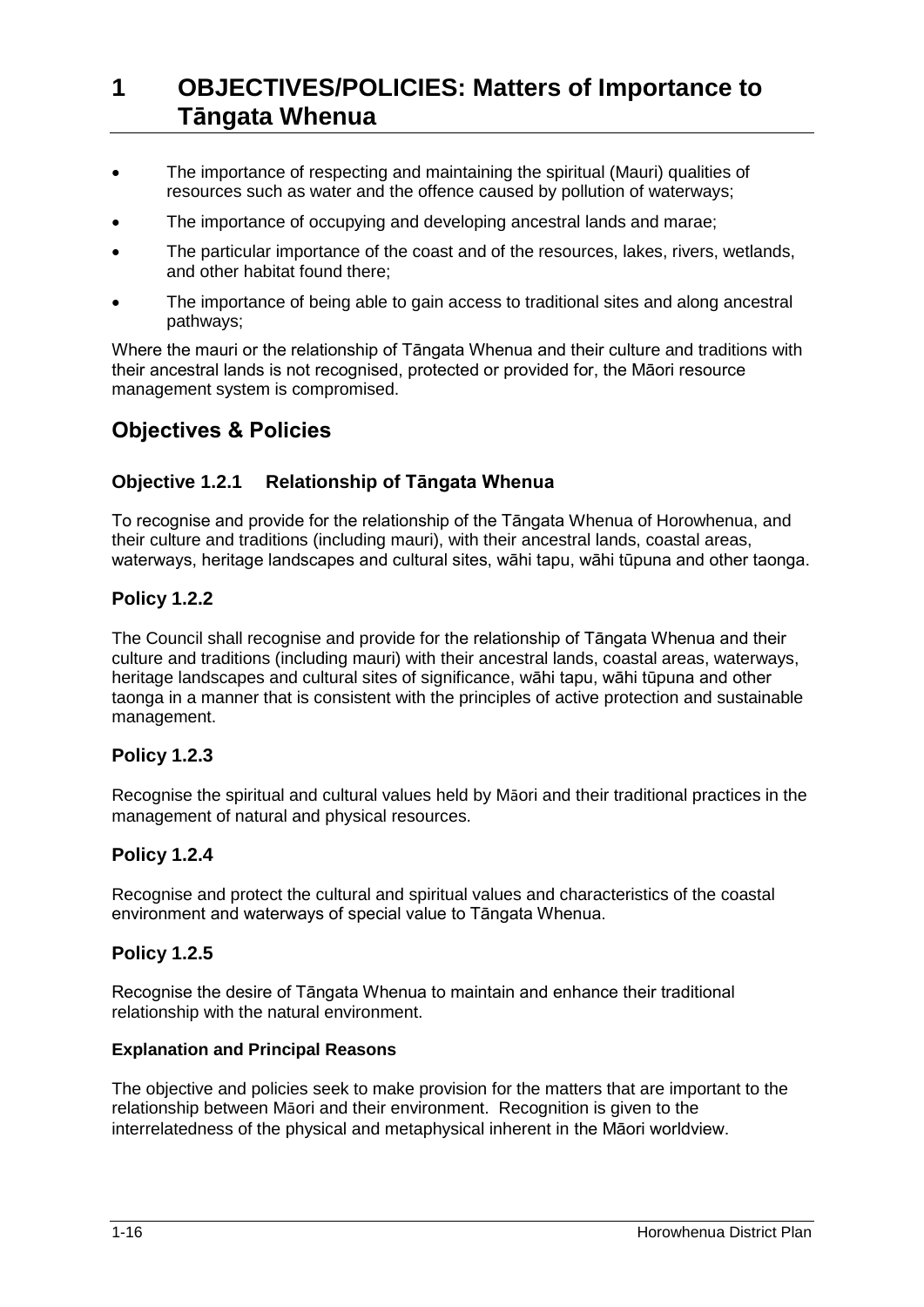Although it is recognised that the relationship of Tāngata Whenua with their ancestral lands is typically a historic relationship that is not necessarily evident today, there is a desire by Tāngata Whenua to maintain and enhance this traditional relationship.

Council will be largely dependent on Tāngata Whenua, identifying opportunities for how their traditional relationship can be maintained or enhanced.

Given the strong relationship that Tāngata Whenua have with the environment and particular resources, it will be important for Tāngata Whenua to be consulted or involved where activities or development have the potential to impact on these resources.

It is acknowledged that Tāngata Whenua place special value on the waterways, water bodies, and coastal areas of the District. These resources are recognised as being very important to Tāngata Whenua by virtue of being a source of food, a means of transport, part of their identity and an important link to their spiritual and physical well-being. In addition, water is recognised as the basis of life and in its purest form it gives and sustains life. For Māori the importance of water is both physical and spiritual and the two are very much entwined. Māori view rivers as veins and water as the blood of Papatūānuku (the earth mother). The river carries impurities away and this keeps the land healthy. This is important for food (kai) collection and production. Pollution of waterways and water bodies may be perceived as synonymous with food contamination and poor health.

Recognising and providing for the traditional relationship of Tāngata Whenua will help ensure that this holistic view of the environment and the resource management practices of Tāngata Whenua are used to help achieve sustainable management of the District's natural and physical resources.

### **Methods for Issue 1.2 & Objective 1.2.1**

#### **District Plan**

- Rules provide for the occupation and development by Tāngata Whenua of marae and papakainga.
- The District Plan will include policies, standards and processes which recognise and actively protect the cultural and spiritual character of the coastal environment, waterways, outstanding natural features and landscapes, areas of significant indigenous flora and significant habitats of indigenous fauna of the District.
- Identify areas and individual sites of cultural significance on Planning Maps. The location of sites of cultural significance will be identified either specifically or generally on the Planning Maps (as requested by Iwi). Information regarding these sites would be provided to Council. Council will provide the opportunity for information regarding wāhi tapu sites to be held on silent files.
- Commence within 12 months of the date of the plan notification a comprehensive district wide cultural landscape survey for the purpose of identifying areas or sites of cultural significance for inclusion in the District Plan. The survey should be undertaken in consultation with Iwi authorities and potentially affected landowners. It will be necessary for the Council to discuss with each Iwi authority how their respective sites of cultural significance are to be identified on the Planning Maps.
- The Council will, when processing applications for resource consent, consider the need to request that applicants provide further information, under Section 92 of the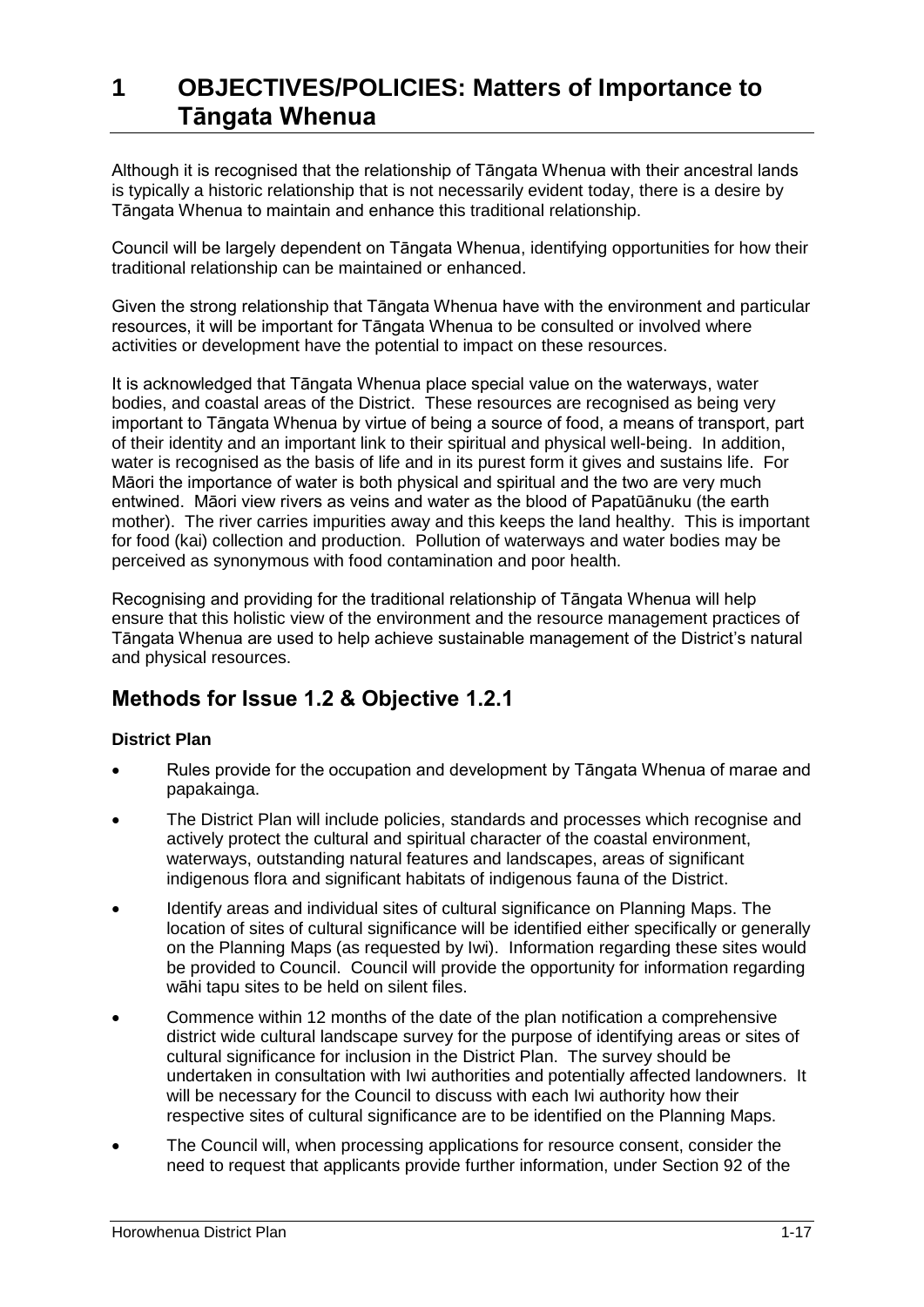RMA, or to commission a report, under Section 42A of the RMA, where it is considered that adverse effects on cultural values may arise.

*(The Council has a commitment to giving, in good faith, consideration to the values of importance to Tāngata Whenua. The Council will, from time to time, need assistance in recognising and understanding these values and will seek guidance, in these cases from Tāngata Whenua).*

#### **Other Initiatives**

- The Council will continue to welcome engagement with Tāngata Whenua about other methods that will enhance the relationship of Tāngata Whenua with their environment.
- Council acknowledges the Kaitiaki role of Tāngata Whenua over certain special areas and sites and will work co-operatively with Tāngata Whenua to achieve the appropriate level of protection.
- Council will work with Iwi authorities to develop and agree operational procedures for processing proposed plans, plan changes, and resource consent applications for proposals that may adversely affect identified areas and sites of cultural significance. These procedures describe how the Council and Tāngata Whenua can effectively interact, and would recognise that knowledge of these areas and sites is held by Iwi, sharing of information can assist in better decision-making, and that some information is culturally sensitive. In addition, the agreements would acknowledge the varying capacity levels of Iwi.

### **Issue 1.3 PROTECTION OF SITES OF CULTURAL SIGNIFICANCE**

The detriment and degradation that can be caused to sites of cultural significance, wāhi tapu, wāhi tūpuna and other taonga through damage, destruction or modification resulting from inappropriate subdivision, use and development of land resources.

### **ISSUE DISCUSSION**

While Issue 1.2 is concerned with recognising the inherent importance of certain Tāngata Whenua values and relationships, Issue 1.3 is concerned with protecting those actual sites and features and their cultural values from the potentially adverse effects of inappropriate subdivision, use and land development. These forms of development can typically include:

- activities which, even inadvertently, damage or desecrate significant sites or burial sites, or
- practices which offend the spiritual values of resources.

The Council intends to work with Tāngata Whenua, to better understand the types of effects that compromise the values these areas or sites of cultural significance, wāhi tapu, wāhi tūpuna and other taonga. In achieving a better understanding of both the general location and values of these sites and areas, Council and the community will be in a better position to prevent any compromise to these values.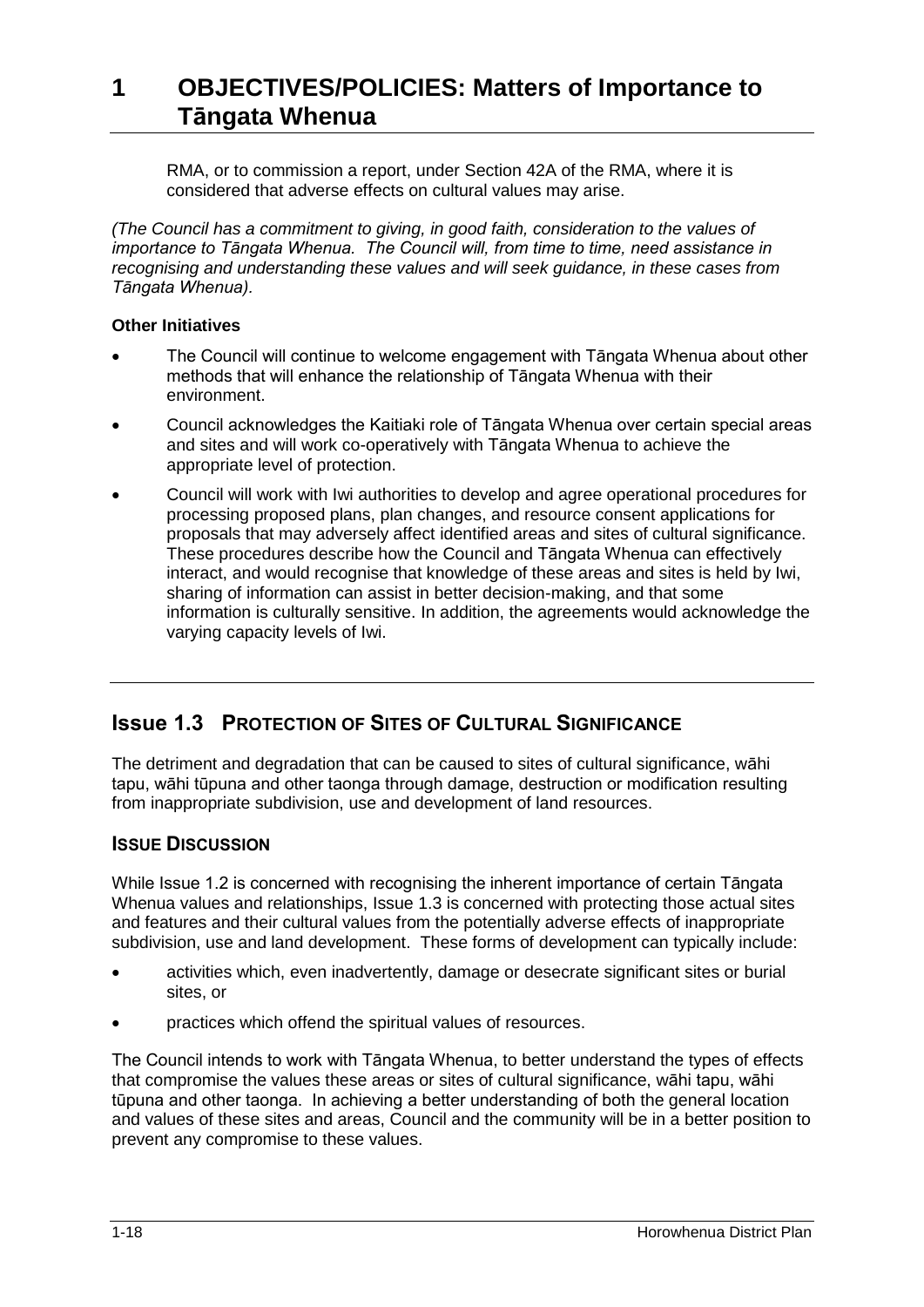Degradation of cultural sites can also occur where an activity or development has "downstream" effects that impact beyond the site of the activity. It is therefore important that these "downstream" effects are identified and considered even though a site of cultural significance may not be directly involved.

Fundamental to this issue is knowledge of the location of the areas or sites that are of cultural significance. Where sites have not been formally identified in the District Plan it may lead to Iwi and Council needing to be reactionary in responding once a development has already been proposed. In some circumstances cultural values may only be discovered once the development has commenced.

### **Objectives & Policies**

### **Objective 1.3.1 Sites of Cultural Significance**

To protect areas and sites of cultural significance, wāhi tapu, wāhi tūpuna and other taonga from the adverse effects of inappropriate subdivision, use, and development of resources.

### **Policy 1.3.2**

Identify areas and sites of cultural significance that contribute to an understanding and appreciation of the culture and history of Horowhenua District, the region and/or New Zealand.

### **Policy 1.3.3**

Avoid or appropriately mitigate any adverse effects of activities that could destroy or damage the cultural values associated with an area or site of cultural significance identified in the District Plan.

### **Policy 1.3.4**

Discourage subdivision that could destroy or degrade the cultural values associated with an area or site of cultural significance identified in the District Plan.

### **Policy 1.3.5**

Recognise and take into account any adverse effects which would degrade the cultural values of areas and sites of cultural significance, wāhi tapu, wāhi tūpuna and other taonga when assessing proposals for the subdivision, use and development of resources.

#### **Explanation and Principal Reasons**

The objective and policies seek to protect the values of areas and sites of cultural significance to Māori. Protection of areas or sites of cultural significance requires both identification and an understanding of the sites.

As the information regarding these sites is held by Iwi there needs to be appropriate processes in place to ensure that this information is made available in a timely fashion where a development has potential to adversely impact on these sites. If Council is not aware of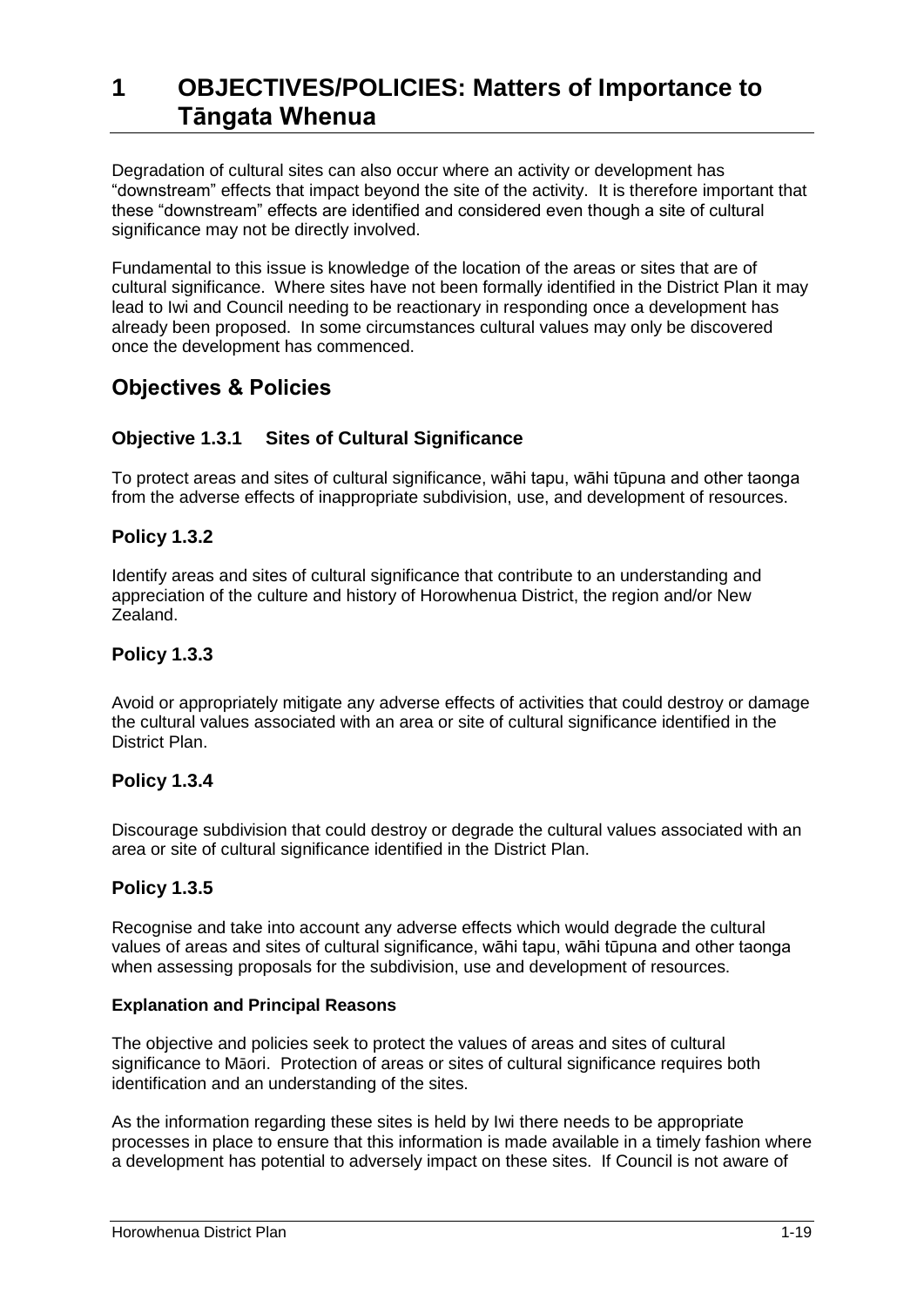the sites or values of these sites then it becomes very difficult for the impact that any development may have to be included in the assessment process.

Historically where sites have not been identified formally in the District Plan the process for managing the effects on the site has generally not been well handled. Council has not been able to take a pro-active approach and encourage applicants early in the process to consult with Tāngata Whenua who may be affected or to ensure appropriate mitigation measures are incorporated into the development design. Identification of areas or sites of cultural significance on the Planning Maps is seen as an important step in moving towards a proactive approach. It is however recognised that some sites and information will be sensitive and Iwi may choose to limit the amount of information it makes publicly available.

Where sites are not formally included in the District Plan it is recognised that the role that Tāngata Whenua can expect to play within the planning process is more limited and is likely to be as submitter when a consent application is notified.

### **Methods for Issue 1.3 & Objective 1.3.1**

#### **District Plan**

- Identify areas and individual sites of cultural significance on Planning Maps. The location of sites of cultural significance will be identified specifically on the Planning Maps or generally, with the Council holding silent files of wāhi tapu, as requested by Tāngata Whenua.
- Where a resource consent application involves activities or development that the Council considers may adversely affect sites or areas of cultural significance Council will encourage applicants to engage Tāngata Whenua early in the process, including making available to the Iwi authority a copy of the application and any other relevant information.
- Where the Council considers that a resource consent application may adversely affect sites or areas of cultural significance the Council will make available, on request or by prior arrangement, a copy of the application to Tāngata Whenua as relevant and appropriate, in the event that the applicant does not do so. Despite this the merits of individual resource consent applications will be considered in terms of the effects of the proposal on the area or sites of cultural significance. Conditions of consent may be imposed where mitigation measures are necessary.
- Council will consider using independent accredited Māori Commissioners to sit on the Council Hearing Committee for notified consent applications or plan change hearings.
- Council will work together with Tāngata Whenua to develop a Consultation Guide for consent applicants to assist in understanding the, who, how, why and when to consult with Iwi and hapū.

*(The methods propose that the Council will, with guidance from Tāngata Whenua, through Iwi authorities, respond to the effects of individual activities on sites and values as they occur. The Council will be constrained in its ability to respond and protect such sites and values by the extent of its knowledge about these values and sites. Some archaeological information is publicly available in Heritage New Zealand (Pouhere Taonga) List and other sources.* 

*The Council will engage with Tāngata Whenua to determine whether or not such information can or should be included in the Plan. It is therefore important to ensure that a workable*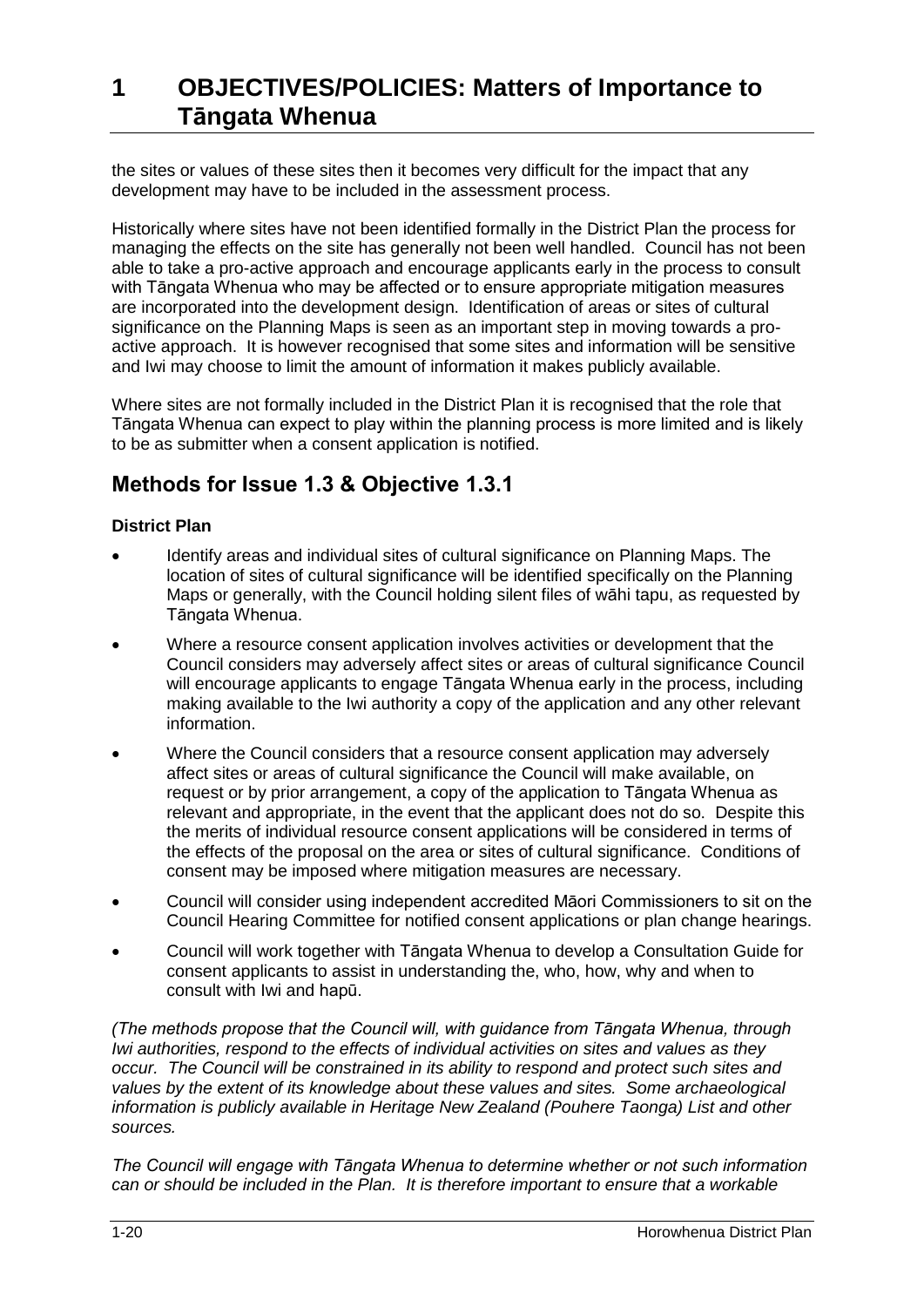*system for accessing information is established. Continuing dialogue between Council and Tāngata Whenua is considered necessary to expand overall understanding of the issues and values).*

#### **Other Initiatives**

 The Council will engage with Tāngata Whenua and the owners of land where sites of cultural significance are present – with a view to recognising and providing for the relationship of Māori to those sites and for the cultural values of those sites to Tāngata Whenua.

*(Discussion may not, alone, be sufficient to secure effective recognition but is a necessary first step to appreciating the importance of values and sites and providing for the relationship).*

- Council will work together with Tāngata Whenua develop accidental discovery protocols within six months of the date of the plan notification.
- Council will work together with Tāngata Whenua to develop and agree operational procedures for processing proposed plans, plan changes, and resource consent applications for proposals that may adversely affect identified areas and sites of cultural significance. These procedures describe how the Council and Iwi authorities can effectively interact, and would recognise that knowledge of these areas and sites is held by Iwi, sharing of information can assist in better decision-making, and that some information is culturally sensitive. In addition, the agreements would acknowledge the varying capacity levels of Iwi.
- Council will work with Rangitāne's Iwi authority to develop a Sites of Cultural Significance Management Plan (based on the Tanenuiarangi Manawatu Inc. GIS cultural sites database) that can be used to inform the identification of Rangitāne's sites of cultural significance and inform the assessment of effects on such sites. This work shall commence within 12 months of the date of the plan notification.
- As part of the Long Term Plan and Annual Plan process, the Council may consider specific requests for incentives or assistance for the protection of individual sites which have significant cultural, spiritual, heritage or archaeological significance.
- Council will support representatives from local Iwi becoming accredited Commissioners.

*(Assistance with voluntary protection measures can be a cost-effective means of recognising and protecting areas or sites with community-wide benefits).*

 The Council will work with the Horizons Regional Council and Heritage New Zealand (Pourere Taonga) who also have functions and powers in recognising and protecting significant cultural values and sites.

*(The ability of Council to assess impacts and provide protection will be constrained by the extent of its knowledge about these values and sites. It is therefore important to ensure that a workable system for access information is established. Continued dialogue between the Council and Tāngata Whenua, is considered to be necessary to better understand the issues and values. The importance of respecting the confidentiality of certain information is also understood).*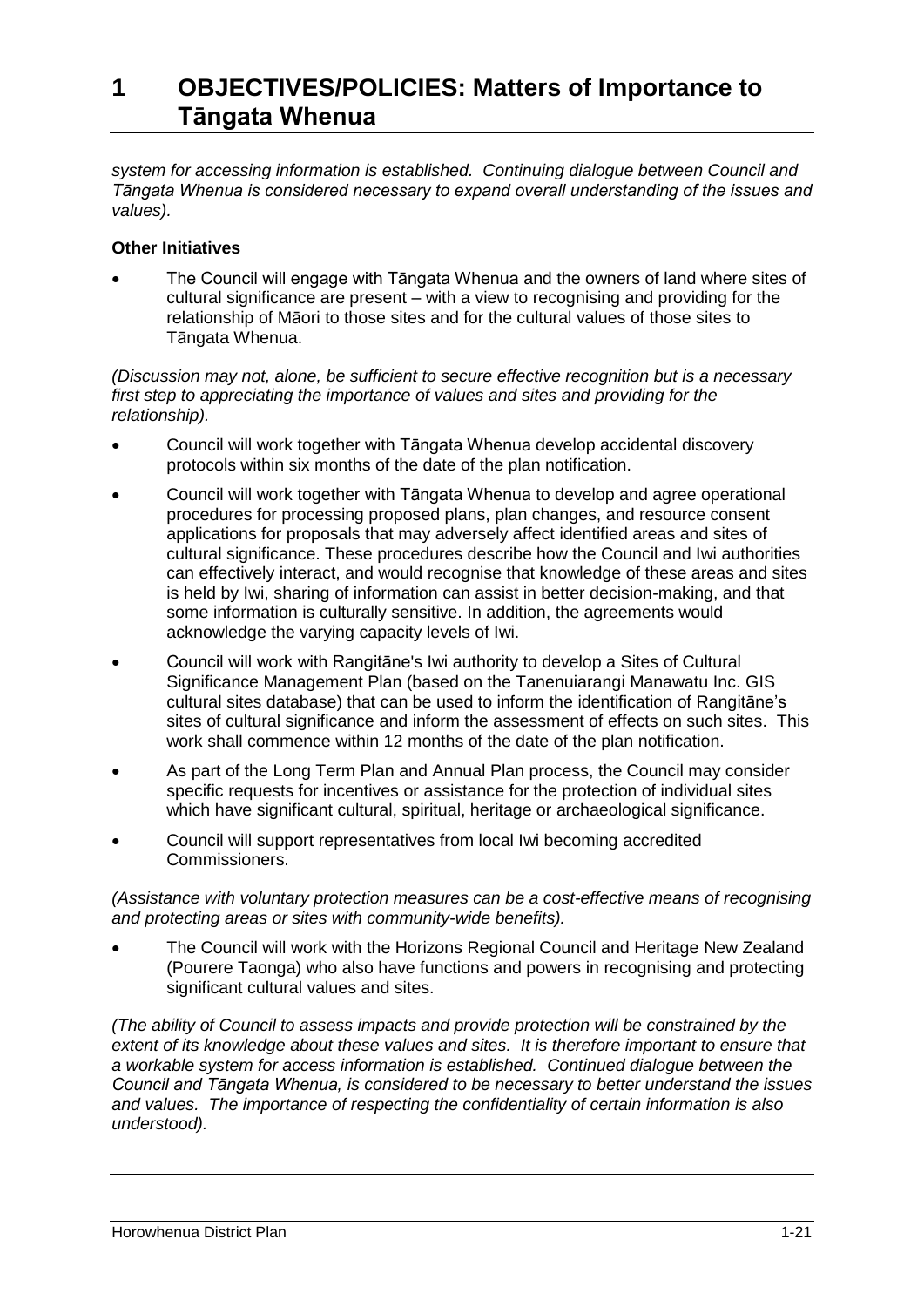### **Issue 1.4 DEVELOPMENT BY IWI AND HAPŪ**

Providing for development by Iwi and hapū that enhances their social, cultural and economic well-being while sustainably managing the environment.

### **ISSUE DISCUSSION**

As Treaty settlements are finalised for Iwi within Horowhenua, there will be greater opportunities for Iwi and hapū to develop and provide for their social, cultural and economic well-being. Such development still needs to be balanced with the overall purpose of achieving sustainable management.

Marae and papakainga are two forms of development that do not match the typical development generally occurring across the District, yet they can play a critical role in Māori well-being. The challenge is to manage these forms of development while avoiding, remedying or mitigating adverse effects on the environment.

### **Objectives & Policies**

### **Objective 1.4.1 Iwi and hapū development**

To recognise and provide for development by Iwi and hapū that enhances their social, cultural and economic well-being in a way that achieves sustainable management of the environment.

#### **Policy 1.4.2**

Recognise that marae and papakainga are the focus of, and an essential part of the development of Māori culture, traditions, society and economy

#### **Policy 1.4.3**

The Council shall provide for the development of marae, papakainga and Māori land where adverse effects on the environment are avoided, remedied or mitigated.

#### **Explanation and Principal Reasons**

The objective and policies recognise that the way in which the District Plan permits natural and physical resources to be used can directly impact on the social, cultural and economic well-being of Tāngata Whenua.

The effects arising from the development of marae and papakainga have potential to adversely impact on the surrounding properties. Historically in Horowhenua these forms of development have been located in the rural environment and often on Māori Land. The District Plan will make provision for this to continue to occur with development controls to manage the impact on the surrounding properties.

It is acknowledged that under the Te Ture Whenua (Māori Land) Act, Māori Land is able to be owned, occupied and partitioned in ways very different to General Land. No distinction has been made in the District Plan zoning between Māori Land and General Land. The land would be subject to the same District Plan controls (based on the applicable zone)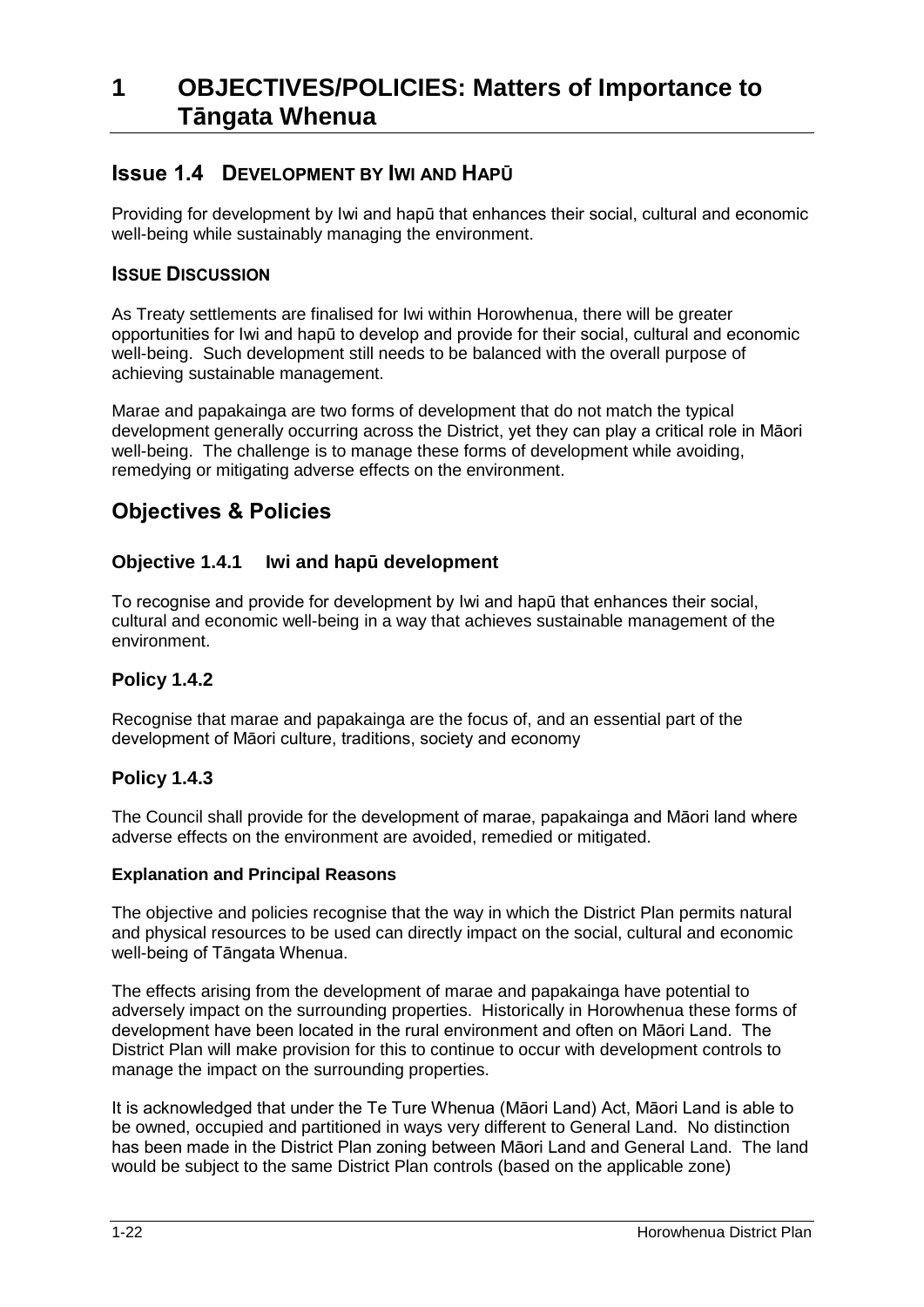regardless of the land classification. The exception to this would be that the District Plan subdivision controls would not apply to Māori land being subdivided under Te Ture Whenua Act.

The policies above do not limit the introduction of a new zone for Māori Land or specifically for marae related development. As Iwi aspirations become clear and particularly as Treaty settlements are finalised it may be appropriate to further investigate whether the current zoning arrangement is adequately providing for Iwi and hapū development. It is also noted that Treaty settlement land is unlikely to be returned to Iwi with a Māori Land classification. This may become a consideration in determining the scope of any new zone intended to provide for Iwi and hapū development.

### **Methods for Issue 1.4 & Objective 1.4.1**

### **District Plan**

- Rules provide for the occupation and development of marae and papakainga
- Rules provide for the occupation, use and development of Māori land.
- Council will work with Tāngata Whenua to investigate the appropriateness of identifying and including a Māori Land or Marae Development Zone in the District Plan, to facilitate the development of Iwi and hapū and to potentially provide for the development of Treaty Settlement land.

#### **Other Council Initiatives**

- Council will encourage the preparation and lodgement of Iwi Management Plans by Iwi authorities. Where the Plans have been lodged with Council, Council will be guided by their contents to the extent that they are relevant to the resource management issues of the District. The Council contribution to Iwi Management Plans may include making available information, expertise and resources to assist with the preparation process.
- Council will facilitate the establishment of a forum for the discussion of resource management issues of mutual concern to Tāngata Whenua and Council. This forum will be developed through relationship agreements between Council and Tāngata Whenua.

## **ANTICIPATED ENVIRONMENTAL RESULTS**

The environmental results for matters of importance to Tāngata Whenua which are anticipated to result from the combined implementation of the above policies and methods are as follows:

- 1(a) Council meets its obligations in terms of Sections 6, 7 and 8 of the RMA in relation to Tāngata Whenua.In particular Council will recognise the special role of the Tāngata Whenua who have the kaitiakitanga relationship and mana whenua to the physical and natural resources within the Horowhenua District.
- 1(b) Identify areas and individual sites of cultural significance on Planning Maps. The location of sites of cultural significance will be identified specifically on the Planning Maps or generally, with the Council holding silent files of wāhi tapu, as requested by Tāngata Whenua.